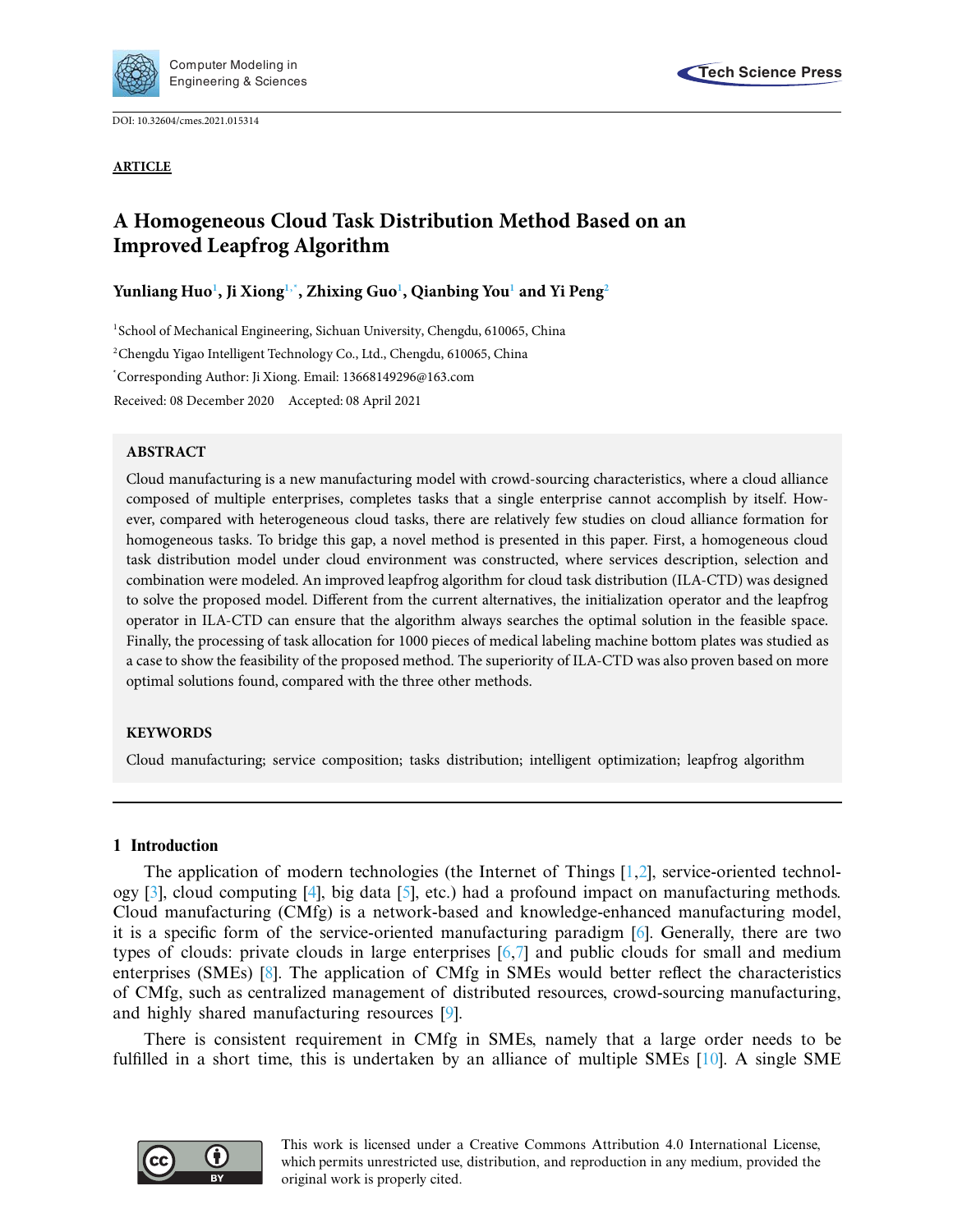is unable to complete such a large order in a timely manner. A reasonable distribution of a large order to multiple SMEs can drastically reduce the time required to fulfill the order, because the order can be executed parallelly. The global optimization for this activity can be achieved through reasonable task allocation according to the capabilities of the alliance members. Two crucial steps are needed to form a cloud alliance: selection of members (services selection) and reasonable task distribution (services composition) [\[11](#page-18-10)].

Selection of alliance members, namely services selection (SS) can be achieved through methods such as semantic similarity  $[12]$ , QoS (quality of services)  $[13]$  and rough-fuzzy approach  $[14]$ . For task distribution, cloud manufacturing relates to two types: heterogeneous tasks that require different services [\[15\]](#page-18-14), and homogeneous tasks that require the same services [\[16](#page-19-0)]. The difference is that the latter selects services based only on QoS, and even if the production capacity of an individual service is insufficient, a large number of available services will still be obtained. However, not every available service can be assigned a task because there is the constraint of starting quantity. Therefore, how to reasonably allocate mass homogeneous tasks to such services is a complicated question with many constraints such as production capacity, QoS, and starting quantity. To propose a solution to this problem, an improved leapfrog algorithm for cloud task distribution (ILA-CTD) is presented in this study. A novel initialization operator was designed in this method to avoid the solution modification caused by the restriction of the starting quantity. The solution obtained by the leap operator satisfies the restriction of the starting quantity. Pareto optimal theory was applied to leapfrog algorithm, so that the proposed algorithm has the ability to deal with multi-objective optimization problems.

This article is organized as follows: Section 2 reviews related works; Section 3 presents the proposed model; Section 4 introduces the novel task distribution method; Section 5 describes a case study with the results discussions; and Section 6 concludes the study with remarks and suggestions for future work.

#### **2 Related Works**

#### *2.1 Service Selection (SS)*

Manufacturing services are usually designed to be user-friendly (i.e., services can be easily identified through accurate description of QoS). After alternative services are found, discrimination of the services with overlapping or identical functionalities based on QoS can be achieved [\[17](#page-19-1)[,18\]](#page-19-2). However, things become more complex when a task consists of several subtasks, that need multiple services to accomplish collaboratively [\[16](#page-19-0)].

Many methods have been developed to rank and select services. Zhao et al. [\[19\]](#page-19-3) proposed an optimal service selection approach using crowd-based cooperative computing, whose main contribution was optimally balancing the QoS and the synergy effect. Eisa et al. [\[18](#page-19-2)] presented a Multi-Criteria Decision-Making model to rank services based on various QoS attributes; unlike other approaches, their work was based on a real cloud provider (Amazon). Hussain et al. [\[20\]](#page-19-4) presented a novel customer-centric Methodology for Optimal Service Selection (MOSS) in a cloud environment. Bouzary et al. [\[21](#page-19-5)] used TF-IDF (term frequency-inverse document frequency) to identify services that satisfy QoS. A modified interval DEA model with undesirable outputs has been adopted to achieve more accurate web service selection [\[22\]](#page-19-6). In addition, the dynamic change of consumer requirements was also considered by Devi et al. [\[23](#page-19-7)], they proposed a Linear Programming model to rank and select services dynamically.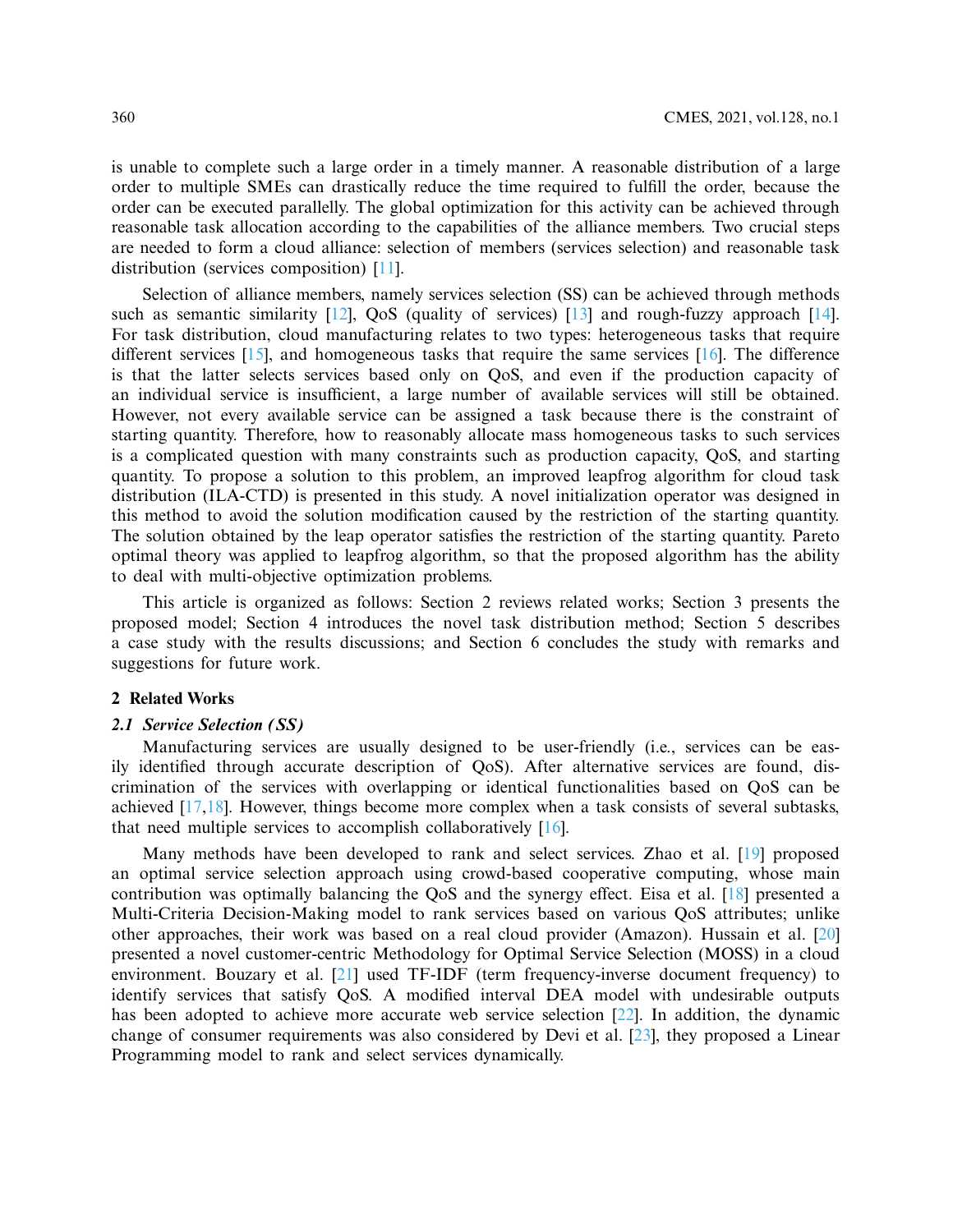Obviously, QoS plays an important role in cloud services selection. To build upon previous research, a selection method for homogeneous services based on QoS is proposed in this work.

# *2.2 Task Distribution and Services Composition*

From ants to human beings, animals have the ability to cooperate, communicate and divide labor among individuals, which is inspiring collaborative manufacturing. Chen et al. [\[16\]](#page-19-0) proposed an improved multi-objective evolutionary algorithm based on the decomposition-particle swarm optimization (MOEA/D-PSO) to obtain the optimal combination of services. Aimed at minimizing the making span, monetary and energy costs of tasks in the cloud-fog paradigm, a two-tier bipartite graph task allocation approach was presented by Gad-Elrab et al. [\[24\]](#page-19-8) based on fuzzy set theory. Gigliotta et al. [\[25\]](#page-19-9) examined the issues in task allocation in homogeneous communicating robots using the evolutionary algorithm. Sharma et al. [\[26\]](#page-19-10) proposed an improved cloud task allocation strategy using a modified K-means clustering technique. A hybrid approach combining the features of genetic algorithm and the analytical hierarchy process, was implemented by Mostafa et al. [\[27\]](#page-19-11) to distribute tasks to service suppliers. A multi-objective genetic algorithm was used by Jiang et al. [\[28](#page-19-12)] to allocate the disassembly tasks in the cloud environment. Jatoth et al. [\[29\]](#page-19-13) presented an Optimal Fitness Aware Cloud Service Composition (OFASC) to balance multiple parameters of QoS. Zhou et al. [\[30\]](#page-19-14) used evolutionary algorithms for many-objective cloud services composition. Somasundaram et al. [\[31](#page-19-15)] designed and developed a cloud resources broker (CLOUDRB), which integrated CLOUDRB with deadline-based job scheduling. They also developed a particle swarm optimization (PSO)-based resource allocation mechanism, to allocate users' requirements to cloud resources in a near-optimal manner.

In summary, task distribution (services combination) is a complex problem, and intelligent evolution algorithms (such as GA, EA and PSO) have made substantial contribution to address the complexities. Inspired by the previous efforts, ILA-CTD is proposed in this study to address the homogeneous cloud task distribution problem.

# **3 Homogeneous Task Distribution Model**

#### *3.1 Problem Statement*

The manufacturing resources in CMfg are encapsulated as manufacturing service in a cloud resources pool. When the manufacturing tasks published in CMfg, three stages follow, namely, task decomposition, services selection, and services composition. The homogeneous cloud task distribution model is shown in [Fig. 1.](#page-3-0)

Manufacturing resources of factories are virtualized to various cloud services in a cloud service pool. When the tasks are uploaded, the service pool will be searched and available services will be selected. Then, the optimal service combination will be determined to identify an optimized cloud manufacturing alliance. The factories in the alliance will be notified to perform manufacturing tasks. The focus of our work is services selection and combination optimization, specifically for homogeneous tasks. This is expressed in Eq.  $(1)$ :

<span id="page-2-0"></span>
$$
\begin{cases}\nT_{(n)}^p = \{P_1, P_2, \dots, P_i, \dots, P_n\} \\
S_{(f)}^c = \{S_1, S_2, \dots, S_j, \dots, S_f\} \\
M_j \leq s^j\n\end{cases}
$$
\n(1)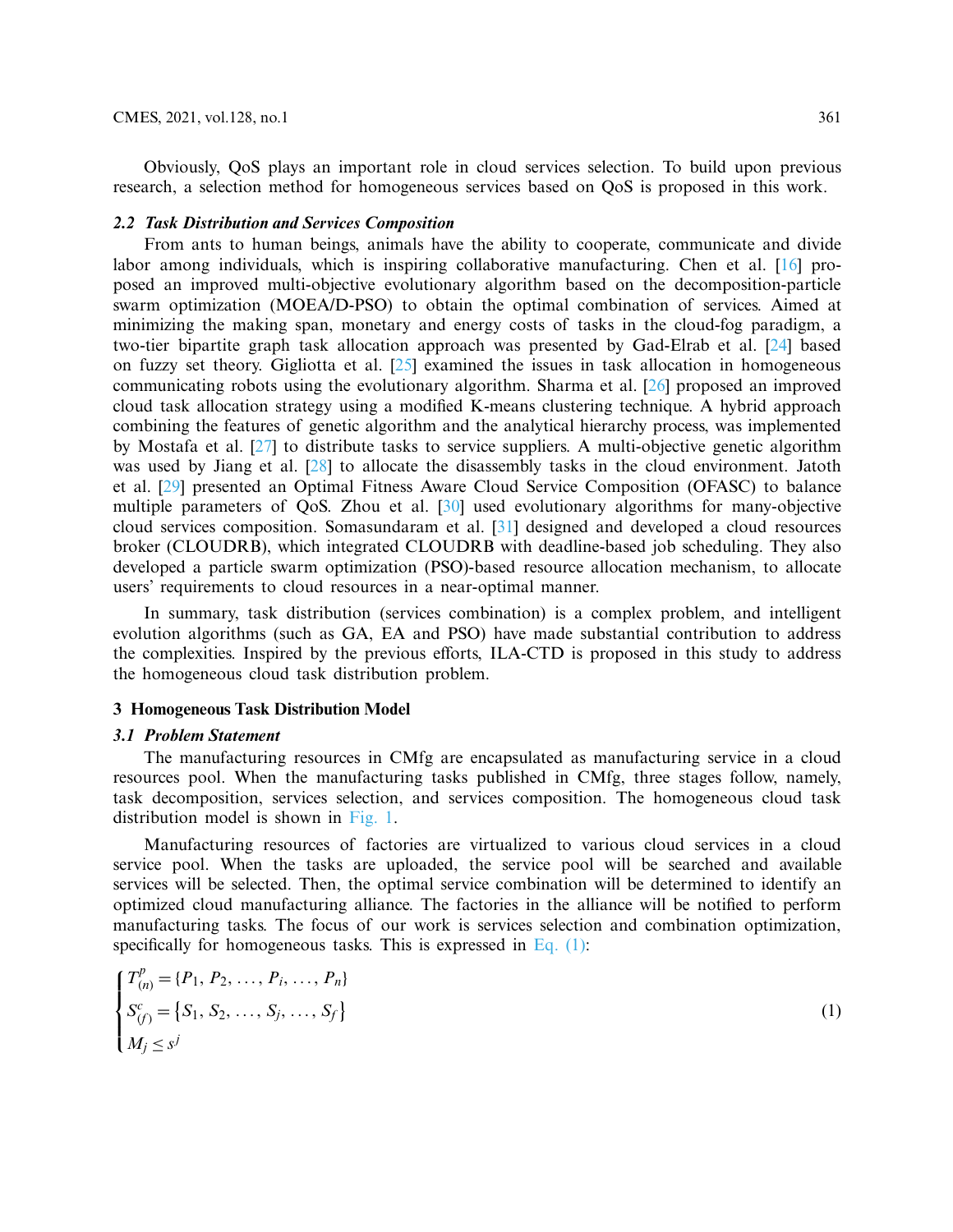$T^p_{(n)}$  indicates cloud tasks with *n* products,  $P_j$  is the *i*th product;  $S^c_{(f)}$  is the set of available services;  $S_i$  is the *j*th available service;  $s^j$  denotes the manufacturing capacity of  $S_i$ ; and  $M_i$  is the starting quantity of *Sj*. Services selection can be achieved based on QoS, and then, the rest of the problem converts to the distribution of *n* products to *f* services with both QoS and cloud alliance quality considered.



<span id="page-3-1"></span><span id="page-3-0"></span>**Figure 1:** The model of homogeneous cloud task distribution

#### *3.2 Service Description and Selection*

## *3.2.1 Manufacturing Service Description in the Cloud*

Offline services selection mainly focuses on QoS, which involves cost, time, and quality. However, for cloud services, the attributes that affect the quality of the cloud manufacturing alliance also need to be considered. Evaluation indexes proposed by Chen give a comprehensive description of cloud manufacturing services; cloud manufacturing services (*C-QoS*) were expressed as 6 tuples (*C-QoS* = {*SI*, *G*, *C*0, *T*, *C*, *Q*}) [\[16\]](#page-19-0).

1) *SI* shown in Eq.  $(2)$  is the quality consistency:

$$
\begin{cases}\nSI_i = \frac{\sum_{j=1}^f \sum_{k=1}^q (Q^{jk} \cdot Sgn(S^j) - \mu_k)^2}{k \cdot \sum_{j=1}^f Sgn(S^j)} \\
\mu_k = \frac{\sum_{j=1}^f Q^{jk} \cdot Sgn(S^j)}{\sum_{j=1}^f Sgn(S^j)}\n\end{cases}
$$
\n(2)

 $SI_i$  is the quality consistency of *i*th cloud alliance;  $Q^{jk}$  is the evaluation value of *k*th quality index of  $S^j$  in its history;  $S^j$  is *j*th available service;  $Sgn(S^j)$  is the status of service  $S^j$ . If  $S^j$  is selected,  $Sgn(S^{j}) = 1$ ; else  $Sgn(S^{j}) = 0$ . *f* is the number of available services, and *q* is the total number of quality indexes.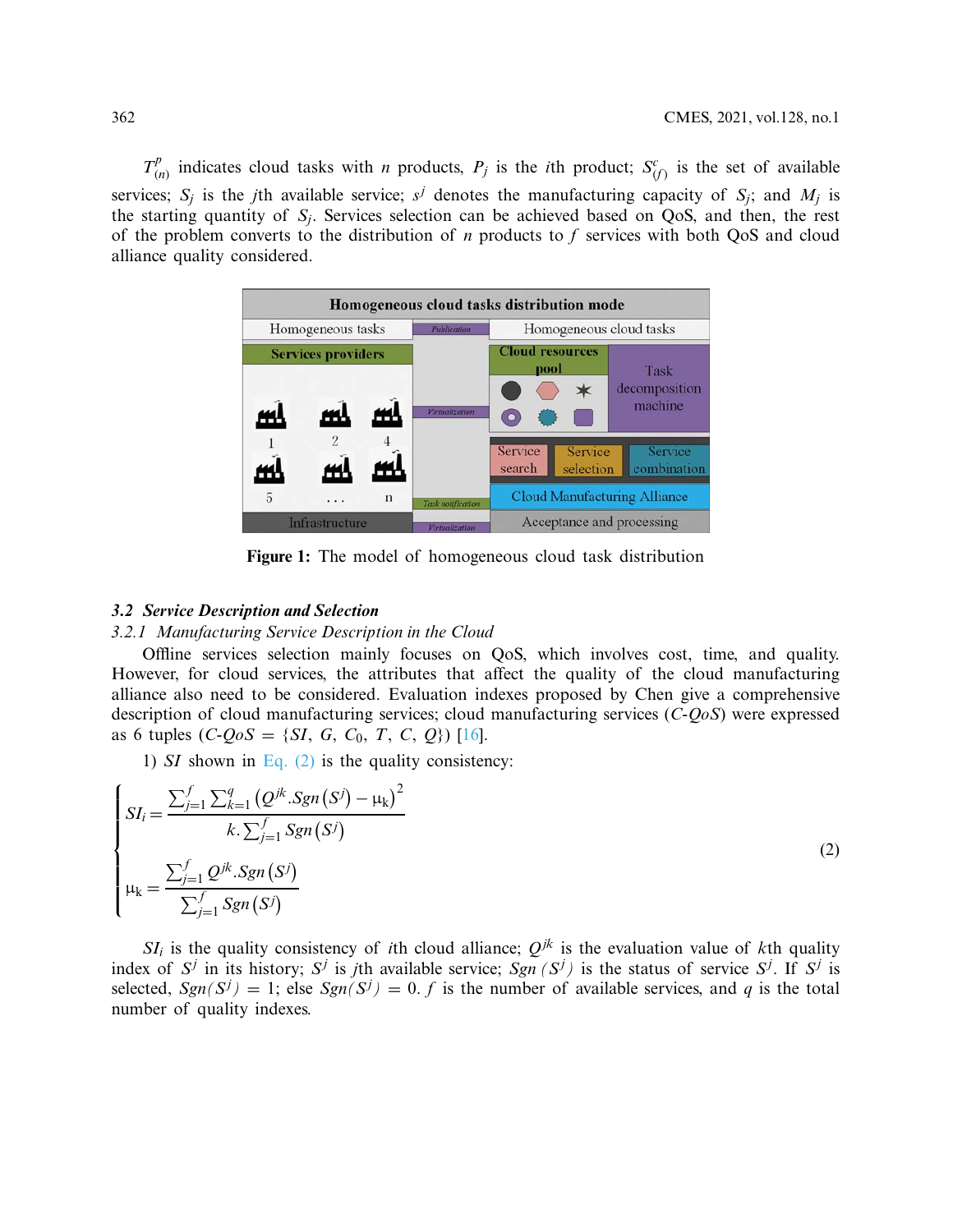<span id="page-4-0"></span>2) *G* shown in Eq.  $(3)$  is the composability:

$$
\begin{cases}\nG_i = \frac{\sum_{j=1}^f Sgn(S^j) . G^j}{\sum_{j=1}^f Sgn(S^j)} \\
G^j = \frac{Go^j}{Gn^j}\n\end{cases}
$$
\n(3)

 $G_i$  is the composability of the *i*th cloud alliance;  $Go<sup>j</sup>$  is the number of times that  $S<sup>j</sup>$  has been used in a combination in its history;  $Gn^j$  is the number of times that  $S^j$  has been used in its history.

<span id="page-4-1"></span>3)  $C_0$  shown in [Eq. \(4\)](#page-4-1) is communication ability:

$$
\begin{cases}\nCo_i = \frac{\sum_{j=1}^f Sgn(S^j) \cdot Co^j}{\sum_{j=1}^f Sgn(S^j)} \\
Co^j = \sum_{h=1}^p Co^{jh}/p\n\end{cases}
$$
\n(4)

 $Co<sub>i</sub>$  is the communication ability of the *i*th cloud alliance;  $Co<sup>jh</sup>$  is the evaluation value of communication ability given by the *h*th service provider who has cooperated with  $S^j$ ; *p* is the number of services that have collaborated with *S<sup>j</sup>* .

<span id="page-4-2"></span>4)  $T$  shown in [Eq. \(5\)](#page-4-2) is the time consumed by service:

$$
\begin{cases}\nT_i = \max (Tm^j + Tt^j) \\
Tm^j = s_i^j . Tma^j \\
Tt^j = Tta^j\n\end{cases}
$$
\n(5)

 $T_i$  is the consumed time of the *i*th cloud alliance; *Tma<sup>j</sup>* is the time consumed by  $S^j$  for producing a unit product; *Tta<sup>j</sup>* is the time consumed when the unit product is transported by  $S^j$ ; and  $s^j$  is the number of products undertaken by  $S^j$ .

<span id="page-4-3"></span>5) *C* shown in [Eq. \(6\)](#page-4-3) is the cost:

$$
\begin{cases}\nC_i = \sum_{j=1}^f \left( C m^j + C t^j \right) \\
C m^j = s^j. C m a^j \\
C t^j = s^j. C t a^j\n\end{cases}
$$
\n(6)

 $C_i$  is the cost of the *i*th cloud alliance; *Cma<sup>j</sup>* is the cost consumed by  $S^j$  for producing a unit product; *Cta<sup>j</sup>* is the cost consumed by  $S^j$  when the unit product is transported.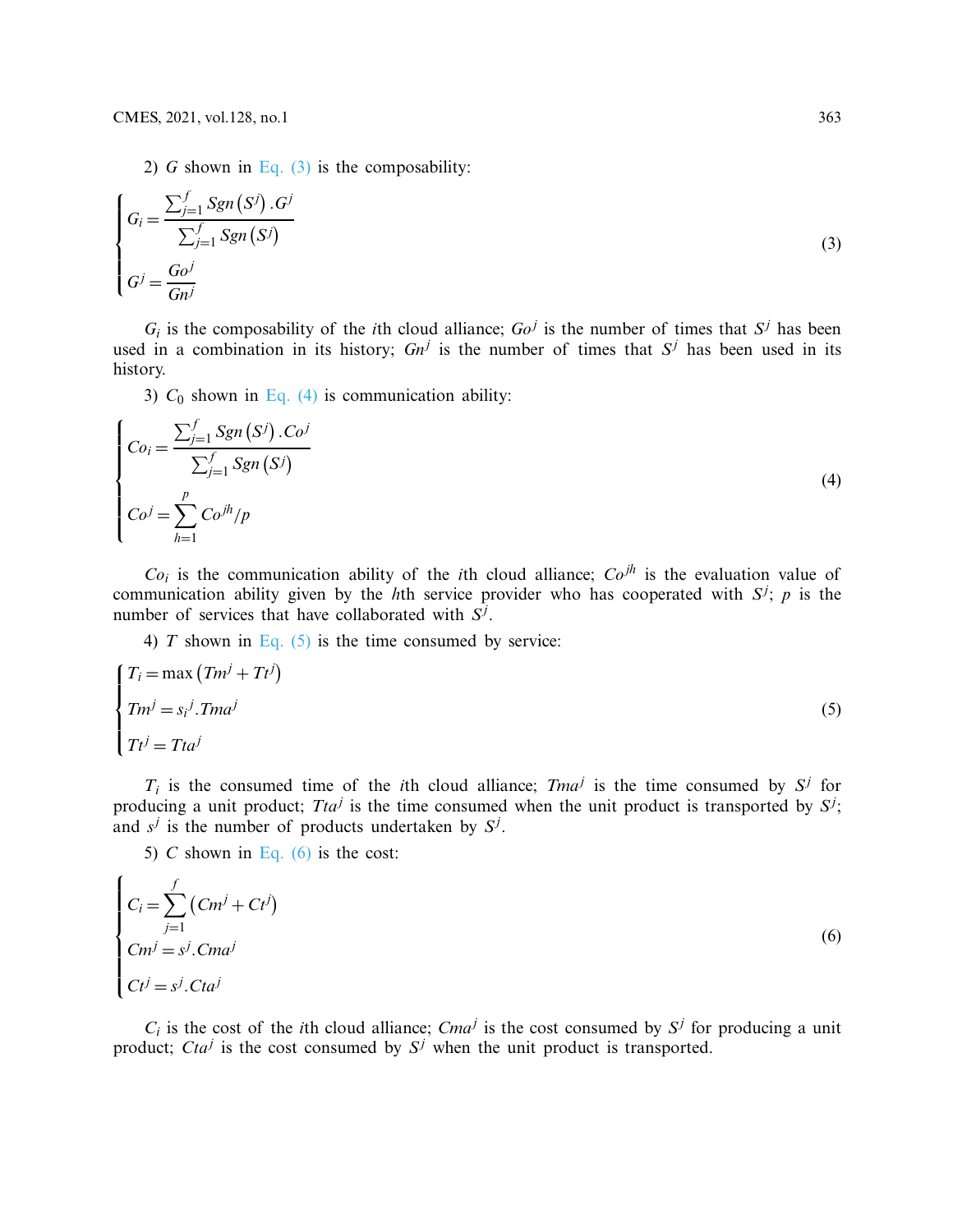<span id="page-5-0"></span>6)  $Q$  shown in [Eq. \(7\)](#page-5-0) is the quality:

$$
\begin{cases}\nQ_i = \frac{\sum_{j=1}^f Sgn(S^j) \cdot Q^j}{\sum_{j=1}^f Sgn(S^j)} \\
Q^j = \sum_{k=1}^q Q^{jk} / n_Q\n\end{cases} \tag{7}
$$

 $Q^{jk}$  is the evaluation value of the *k*th quality index of  $S^j$  in its history; and  $n_Q$  is the total number of evaluations of  $Q^{jk}$  in its history.

#### *3.2.2 Services Selection*

For *r* candidate services in the cloud pool, incapable services should first be eliminated from selection. Then,  $f$  ( $f < r$ ) available services will exist. As shown in [Eq. \(8\),](#page-5-1) a selection method based on QoS was designed to filter incapable services; the task requirements are expressed as  $R =$  $[r_1, r_2, \ldots, r_k, \ldots, r_c]$ , and the attributes of *j*th service are expressed as  $S_j^a = [a_1, a_2, \ldots, a_k, \ldots, a_c]$ .

<span id="page-5-1"></span>
$$
E_j = [e_1, e_2, \dots, e_k, \dots, e_c]
$$
  
\n
$$
e_k = r_k - a_k
$$
  
\n
$$
\forall e_k \in E_j
$$
  
\nif  $e_k < 0$ ;  $S_j$  is incapable  
\nelse;  $S_j$  is capable

<span id="page-5-2"></span> $r_k$  is the *k*th requirement, and  $a_k$  is the value of the service attribute corresponding to  $r_k$ .

## *3.3 Distribution Model*

The distribution model of *n* products to *f* available services is shown in [Eqs. \(9\)–](#page-5-2)[\(11\).](#page-6-0) As  $s^j \geq M_i$  must be satisfied, a situation may arise, namely, that not every available service can be assigned with tasks if  $n$  is relatively small or  $f$  is relatively large.

$$
M = \begin{bmatrix} S_1 & Tm^1 & Tt^1 & Cm^1 & Ct^1 & Q^{11} & \cdots & Q^{1q} & Gn^1 & Go^1 & Co^1 \\ \vdots & \vdots & \vdots & \vdots & \vdots & \ddots & \vdots & \vdots & \vdots \\ S_j & Tm^j & Tt^j & Cm^j & Ct^j & Q^{j1} & \cdots & Q^{jq} & Gn^j & Go^j & Co^j \\ \vdots & \vdots & \vdots & \vdots & \vdots & \vdots & \ddots & \vdots & \vdots & \vdots \\ S_f & Tm^f & Tt^f & Cm^f & Ct^f & Q^{f1} & \cdots & Q^{fq} & Gn^f & Go^f & Co^f \end{bmatrix} \begin{bmatrix} M_1 & s^1 \\ M_2 & s^j \\ M_j & s^j \\ \vdots & \vdots \\ M_f & s^f \end{bmatrix}
$$
 (9)

Therefore, a complex problem arises, because product quantities undertaken by each service and different service combinations will constitute different cloud alliance options. We assign a reasonable quantity and  $s^j$  (shown in [Eq. \(9\)\)](#page-5-2) and optimize objectives (shown in [Eq. \(10\)\)](#page-5-3) under constraints (shown in Eq.  $(11)$ ):

<span id="page-5-3"></span>
$$
F = Max(Q, G, C_0) & \& Min(SI, T, C) \tag{10}
$$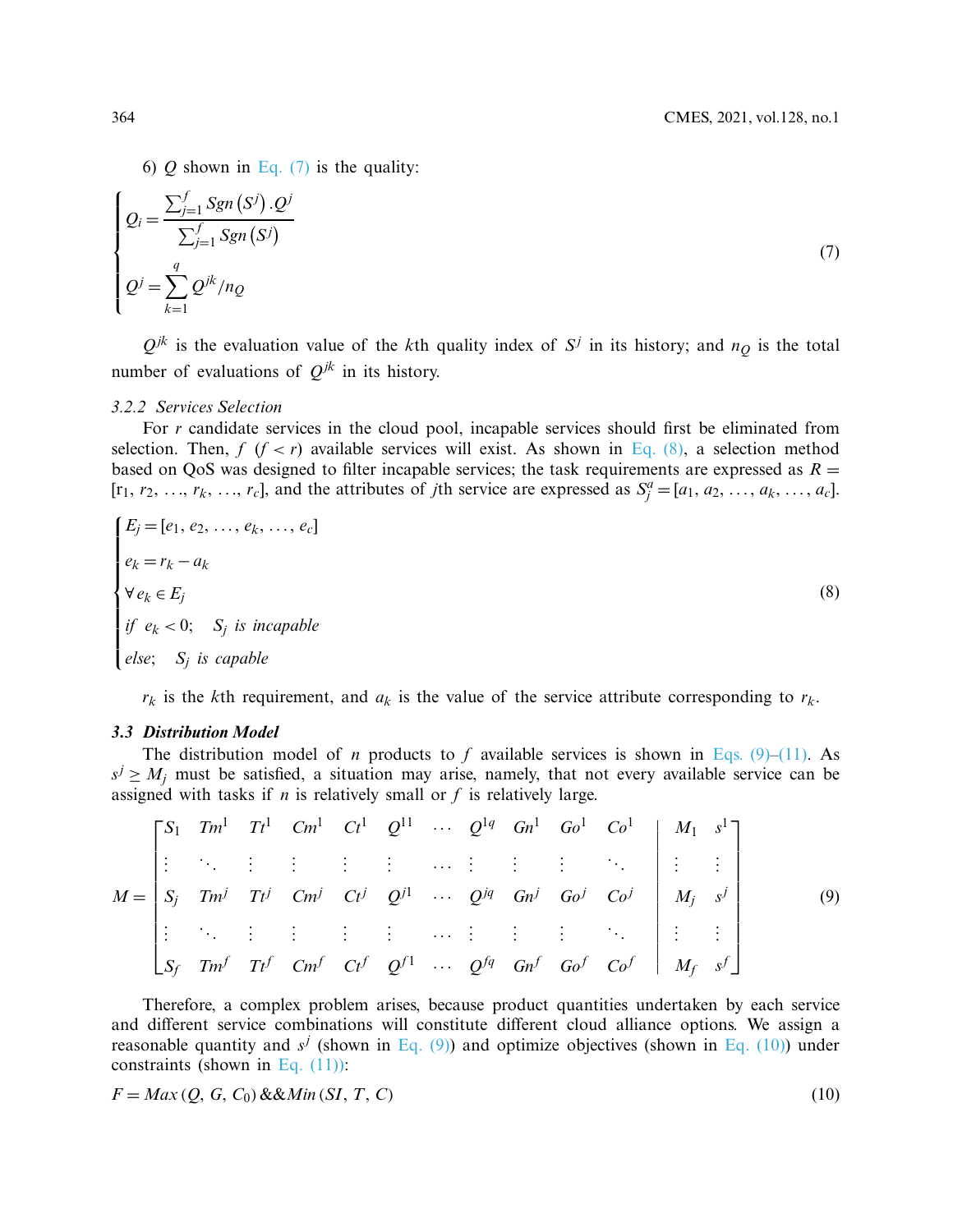$$
\sum_{j=1}^{f} s^{j} = n
$$
  
\n
$$
s^{j} \ge M^{j} \quad \text{or} \quad s^{j} = 0
$$
  
\n
$$
T_{1} \le T_{r}
$$
  
\n
$$
C_{i} \le C_{r}
$$
\n(11)

*Tr* and *Cr* represent consumer expectations of time and cost, respectively.

#### **4 Solution Methods**

The leapfrog method is an efficient algorithm with both hereditary and group behavior [\[32](#page-19-16)[–34\]](#page-20-0). However, the classic leapfrog algorithm is incapable of solving the above model because it is a multi-objective optimization problem, and many infeasible solutions will be generated because of the constraint of starting quality. To solve the presented model, an improved leapfrog algorithm for cloud task distribution (ILA-CTD) is proposed.

## *4.1 Basic Definitions*

**Pareto domination:** Assuming that *a* and *b* are two solutions of a multi-objective function *F* with *m* benefit-oriented targets and *n* cost-oriented targets, if  $\forall i$ ,  $F_i(a) \leq F_i(b)$  ( $i = 1, 2, \ldots, m$ ) and  $F_i(a) \geq F_i(b)$  ( $j = 1, 2, ..., n$ ), where  $F_i$  is the benefit-oriented target and  $F_i$  is the cost-oriented target, and at least one strict inequality holds, then *b* dominates *a*.

**Non-dominated solution:** Assuming that *c* is a feasible solution of a multi-objective function *F* with *m* targets, if there is no other solution *d* that satisfies  $F_i(c) \leq F_i(d)$  (*i* = *1, 2,..., m*) and  $F_i(a) \geq F_i(b)$  ( $j = 1, 2, \ldots, n$ ), then *c* is a non-dominated solution.

**Elite archives:** Set of non-dominated solutions obtained in the process of searching for the best solution.

## *4.2 ILA-CTD Operators*

# *4.2.1 Initialization of Frog Population*

A solution of the model is mapped to a frog  $U_i = (s_i^1, \ldots, s_i^j, \ldots, s_i^f)$  in ILA-CTD, and *p* frogs form a population *P*. Different from the classic leapfrog algorithm in which the initialization of the population is achieved via the rand methods, in this work, a novel initialization method shown in Eq.  $(12)$ , was designed to satisfy the constraint in Eq.  $(13)$ .

<span id="page-6-1"></span>
$$
\begin{cases}\nj = \text{unidrnd}(f) \\
k = (a * \text{unidrnd}(b)) * (n - M^j) \\
\text{if } r \le (c + M^j / T); \quad s^j = 0 \\
\text{else } s^j = M^j + \text{unidrnd}(k)\n\end{cases} \tag{12}
$$

<span id="page-6-0"></span><sup>(</sup>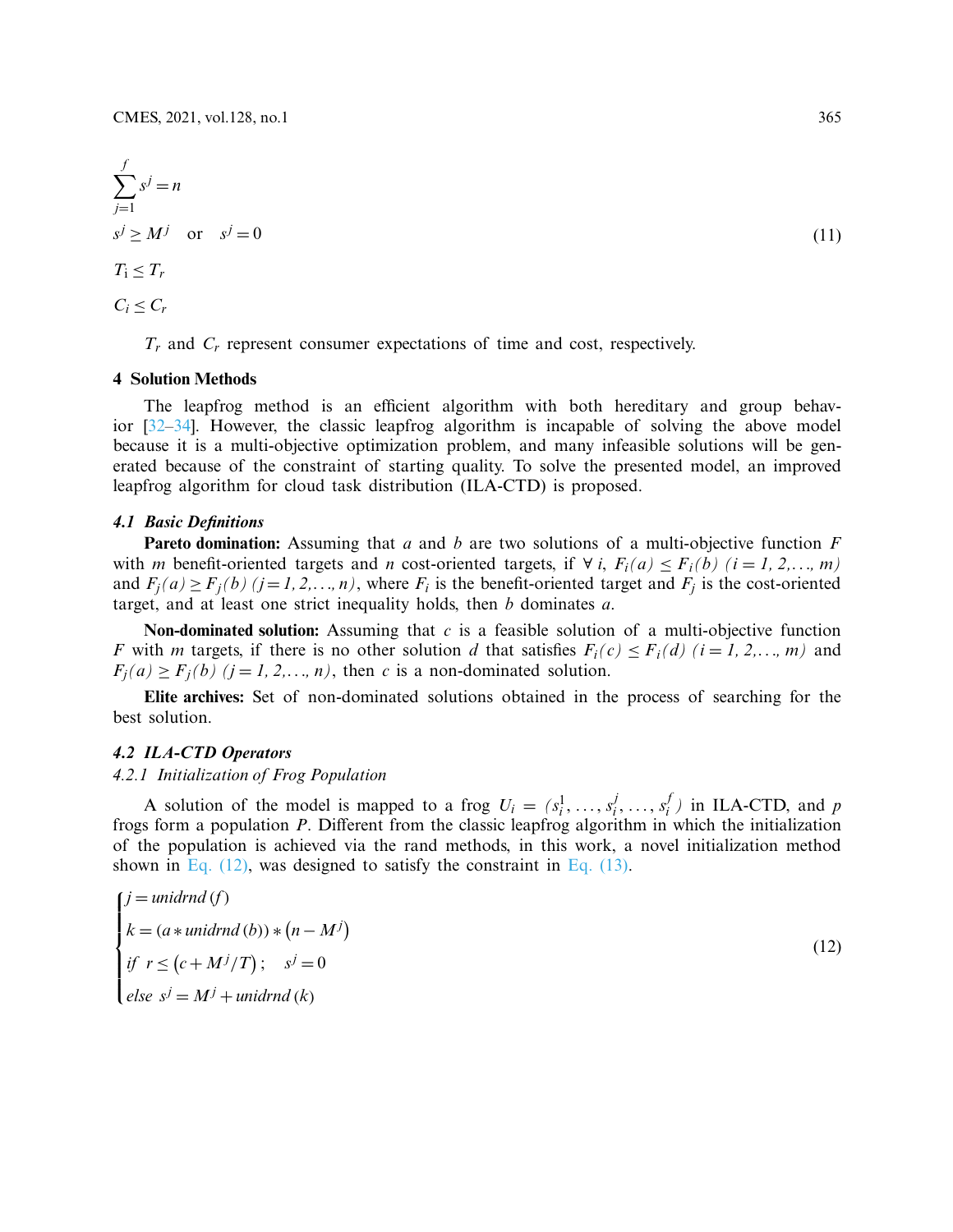<span id="page-7-0"></span>*unidrnd*(*f*) is a function that produces an integer from 0 to *f*; *a* and *b* are the initial speed factors;  $c$  is the diversity factor; and  $r$  is a random number between 0 and 1.

$$
\sum_{j=1}^{f} s^j = n \tag{13}
$$

*n* is the total number required to be distributed. Obviously, all solutions obtained through the designed initialization method satisfy the constraint of starting quality, and the diversity of population *P* is also guaranteed via factor *c*.

#### *4.2.2 Fitness Function*

<span id="page-7-1"></span>A fitness function shown in Eq.  $(14)$  was designed to rank frogs, where  $f_i$  is the fitness value of the *i*th frog in a population.

$$
f_i = \begin{cases} 1 & U_i \text{ is non–dominated solution} \\ 0 & \text{else} \end{cases} \tag{14}
$$

#### *4.2.3 Grouping*

Dividing *p* frogs into *q* groups, where  $q < p$ . The *i*th group is called *memeplex(i)*. The detailed grouping rules are as follows: (1) sorting frogs by fitness value. (2) assigning the sorted frogs to each group in turn. For example,  $q = 3$ ; *1*th frog enters *memeplex(1)*; *2th* frog enters *memeplex(2)*; *3th* frog enters *memeplex(3)*; and *4th* frog enters *memeplex(1)* again.

## *4.2.4 Leap Operator*  $\tau$  *(U<sub>i</sub>)*

The search process constantly makes the worst frog in each *memeplex* leap to a better position. The leap operator  $\tau(U_h)$  is shown in [Eq. \(15\):](#page-7-2)

<span id="page-7-2"></span>
$$
U_{w} = (s_{w}^{1}, \ldots, s_{w}^{j}, \ldots, s_{w}^{f})
$$
  
\n
$$
U_{b} = (s_{b}^{1}, \ldots, s_{b}^{j}, \ldots, s_{b}^{f})
$$
  
\n
$$
(U_{w} = U_{w} + U_{b} - U_{w})
$$
\n(15)

 $U_w$  is the worst frog in a *memeplex*, and  $U_b$  is the best frog. It is easy to prove that the solution obtained via the leap operator also satisfies the constraint of starting quality, which is more efficient than the other methods that consume time to amend infeasible solutions.

**Proof.** If  $U_i = (s_i^1, \ldots s_i^j, \ldots s_i^f)$  is a solution that satisfies the constraint of starting quality, then  $s_i^j > M^j$  and  $\sum_{j=1}^f s_i^j = n$ . Assuming that  $U_w = (s_w^1, \dots, s_w^j, \dots, s_w^j)$  and  $U_b =$  $(s_1^1, \ldots, s_b^j, \ldots, s_b^f)$  are two solutions that satisfy the constraint of starting quality, then [Eq. \(16\)](#page-7-3) follows:

<span id="page-7-3"></span>
$$
U_{\rm b} - U_{\rm w} = \sum_{j=1}^{f} s_b^j - \sum_{j=1}^{f} s_w^j
$$
  
= 0 (16)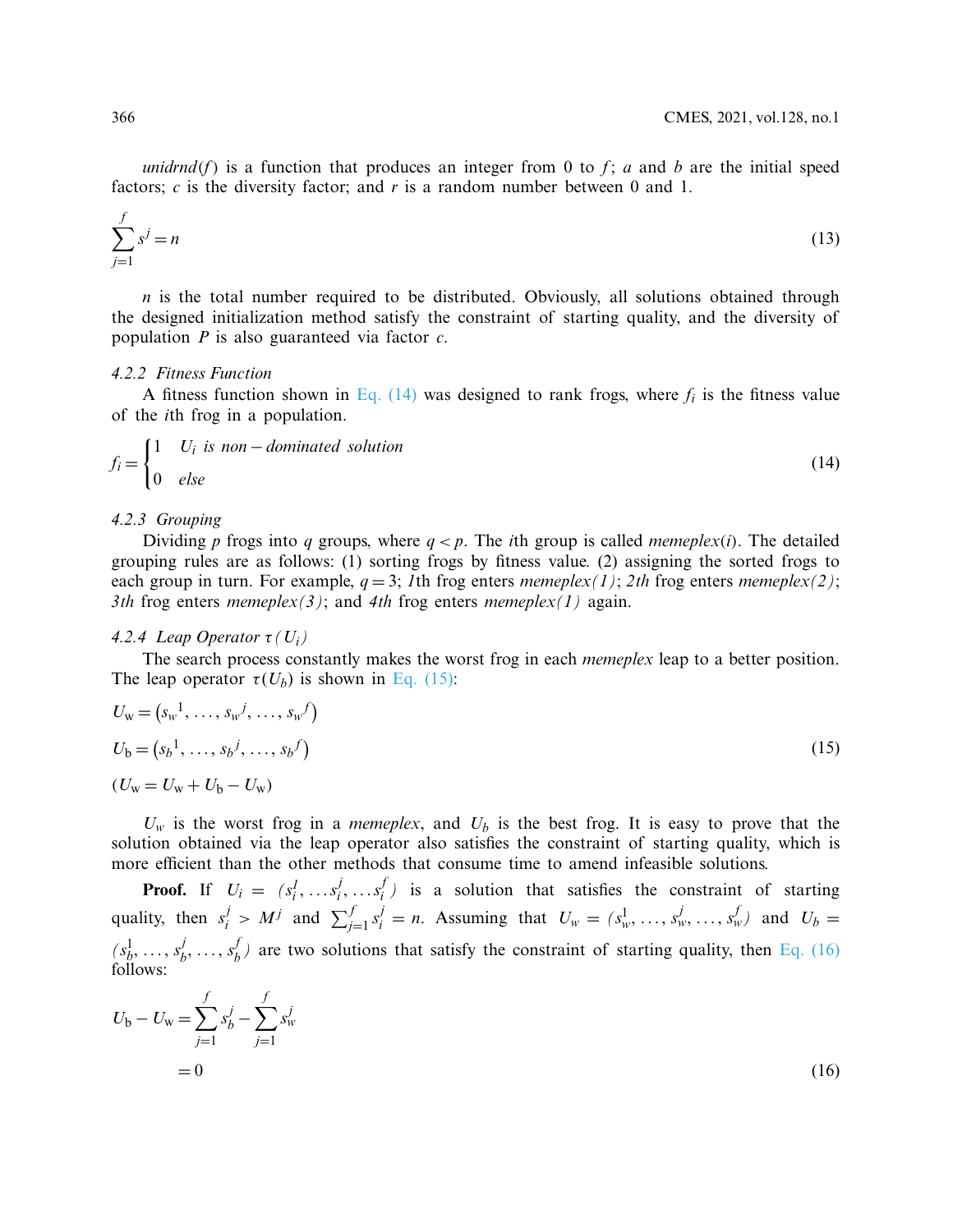Hence,  $U_w = U_w + (U_b - U_w)$  satisfies constraint that  $\sum_{j=1}^{f} s_w^j = n$ , for  $s_w^j$  of the new  $U_w$ , the [Eq. \(17\)](#page-8-0) is always existence.

$$
s_{nw}^j = s_w^j + s_b^j - s_w^j
$$
  
=  $s_b^j$  (17)

 $U_b$  is feasible and satisfies the constraint of starting quality. Therefore,  $s_b^j > M^j$  is also satisfied. Thus, the feasibility of the solution obtained using the leap operator is proved.

## *4.2.5 Local Search*

Local search replaces the worst frog with a better one in each *memeplex*. The flowchart is shown in [Fig. 2.](#page-8-1)

<span id="page-8-0"></span>

<span id="page-8-1"></span>**Figure 2:** Flowchart of local search

**Step 1:** Find the local worst frog  $U_w$ , the local best frog  $U_b$ , and the global best frog  $U_{gb}$ . **Step 2:** Update  $U_w$  by using the leap operator  $\tau(U_b)$ .

**Step 3:** Is the new  $U_w$  better than the old one? If yes, go to Step 4; else, go to Step 5.

**Step 4:** Replace the *Uw* with the new one.

**Step 5:** Update the  $U_w$  by using the leap operator  $\tau(U_{gb})$ .

**Step 6:** Is the new  $U_w$  better than the existing  $U_w$ ? If yes, go to Step 4; else, go to Step 7. **Step 7:** Randomly generate a frog to replace  $U_w$ .

## *4.3 Process of ILA-CTD*

Based on the above operators, the flowchart of ILA-CTD is shown in [Fig. 3.](#page-9-0) The detailed steps are as follows: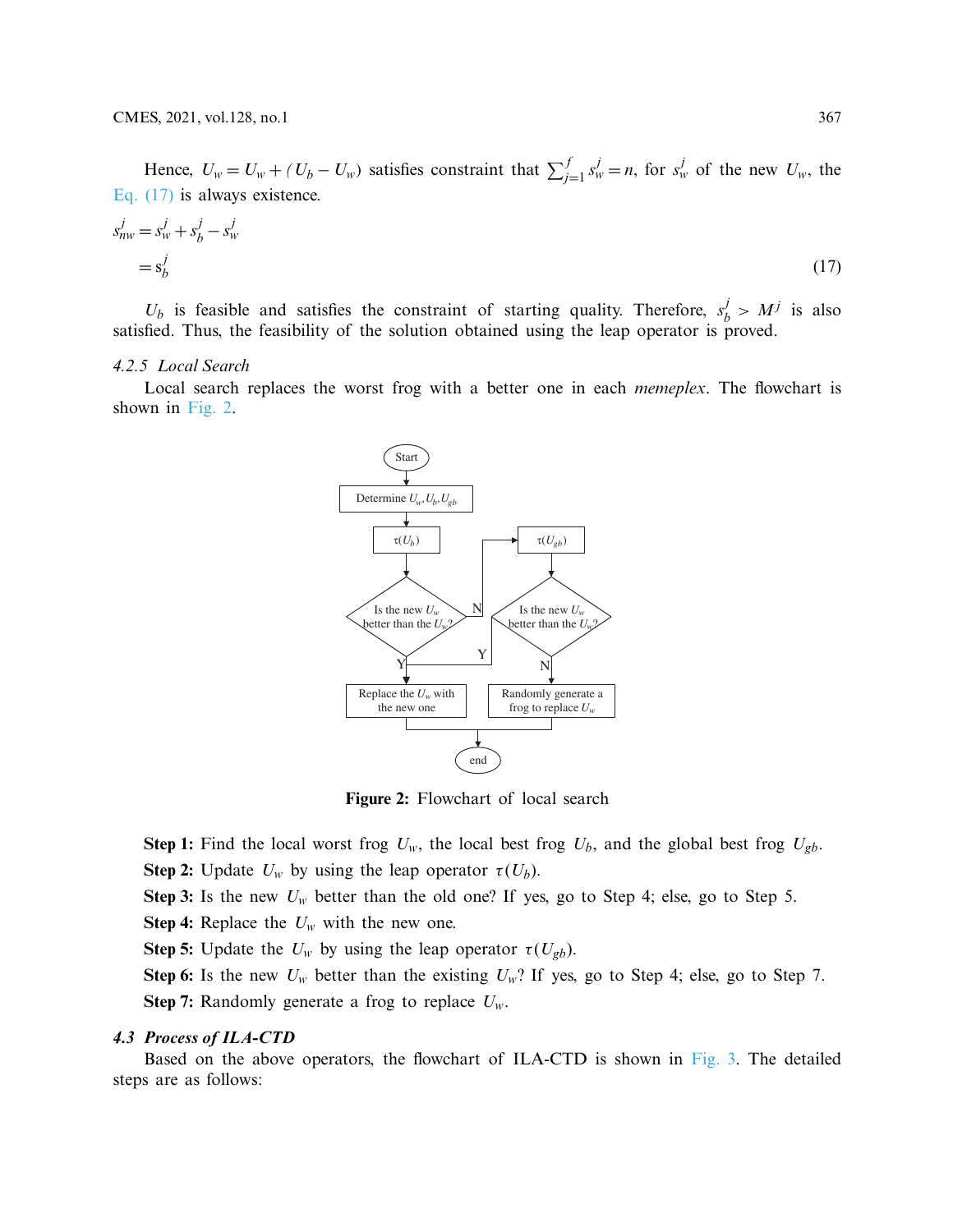

<span id="page-9-0"></span>**Figure 3:** Flowchart of ILA-CTD

**Step 1:** Determine the population size *p*, number of group *q*, and termination condition *T*.

**Step 2:** Initialize population with the proposed method.

**Step 3:** Calculate the fitness value of each frog in the population.

**Step 4:** Sort frogs by fitness value.

**Step 5:** Group *p* frogs into *q* groups.

**Step 6:** Perform local search for each group (update the worst one in each group).

**Step 7:** Converge frogs in each group, and sort frogs by fitness value again.

**Step 8:** Whether termination condition is met? If yes, go to Step 9; else, go to Step 10.

**Step 9:** Are the elite archives full? If the elite archives are not full, then fill elite archives with non-dominated solutions obtained in this generation; else, discard dominated solutions in the elite archives and fill with non-dominated solutions. Then, go to Step 5.

**Step 10:** Out put the elite archives.

## **5 A Case Study**

The allocation of processing 1,000 pieces of medical labeling machine bottom plates shown in [Fig. 4,](#page-10-0) was used as a case to demonstrate the feasibility of the proposed method. The performance of the plate mainly depends on the dimensional accuracy  $Q_1$ , position accuracy  $Q_2$  of the holes,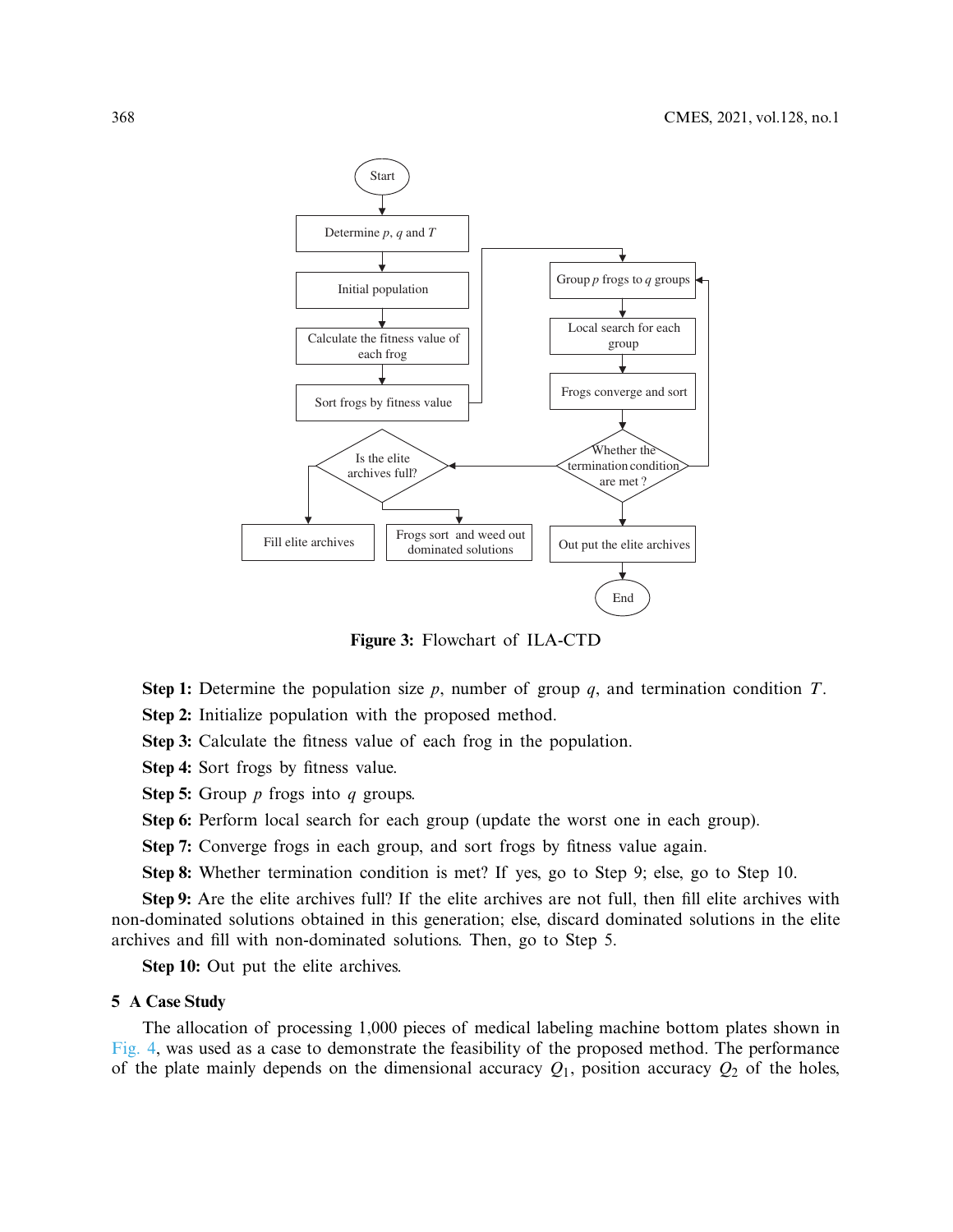and flatness *Q*<sup>3</sup> of the plate. The specific accuracy requirements and delivery time constraint is shown in [Tab. 1;](#page-10-1) 10 available services shown in [Tab. 2](#page-10-2) were obtained after services selection.



**Figure 4:** Medical labeling machine bottom plate

<span id="page-10-1"></span><span id="page-10-0"></span>**Table 1:** Requirement information table

| Requirement |      | Tmax/D |  |  |
|-------------|------|--------|--|--|
|             | 1000 |        |  |  |

<span id="page-10-2"></span>**Table 2:** Services information table

|                | $S^j$ Cma <sup>j</sup> /(\\text{ <i> </i> } Pice) Cta <sup>j</sup> /(\\text{ <i> </i> } Pice) Tma <sup>j</sup> (D Pice) Tta <sup>j</sup> Q <sup>j1</sup> |     |       |               |      | $Q^{j2}$                     | $Q^{j3}$  |      |     | $Go^j$ $Gn^j$ $Co^j$ $M^j$ |       |
|----------------|----------------------------------------------------------------------------------------------------------------------------------------------------------|-----|-------|---------------|------|------------------------------|-----------|------|-----|----------------------------|-------|
| $\mathbf{1}$   | 90                                                                                                                                                       | 0.8 | 0.004 | 0.5           |      | 0.90 0.80 0.85 23            |           |      | 22  | 0.82                       | - 100 |
|                | 2 120                                                                                                                                                    | 0.6 | 0.002 | 10            |      | 0.85 0.90 0.80 125           |           |      | 100 | 0.78 200                   |       |
|                | 3 115                                                                                                                                                    | 0.2 | 0.002 | 15            |      | $0.80 \quad 0.85 \quad 0.70$ |           | 136  | 94  | 0.90                       | -200  |
| $\overline{4}$ | 140                                                                                                                                                      | 1.2 | 0.001 | $0.5^{\circ}$ |      | $0.95$ 0.80 0.90             |           | 231  | 128 | 0.95 500                   |       |
| 5.             | 88                                                                                                                                                       | 1.2 | 0.005 | 0.5           |      | $0.85$ 0.80 0.80             |           | 45   | 42  | 0.88                       | -200  |
| 6              | 100                                                                                                                                                      | 0.6 | 0.002 | 1.0           |      | 0.85 0.80 0.80 98            |           |      | 78  | 0.78 200                   |       |
| 7              | 114                                                                                                                                                      | 0.4 | 0.001 | 1.0           |      | 0.85 0.85 0.80               |           | - 89 | 76  | 0.96 300                   |       |
| 8              | 110                                                                                                                                                      | 1.6 | 0.002 | 15            |      | 0.85 0.80 0.70               |           | -79  | 69  | 0.76                       | -100  |
| 9              | 115                                                                                                                                                      | 0.4 | 0.002 | 2.0           | 0.90 |                              | 0.80 0.75 | 146  | 102 | 0.85 200                   |       |
|                | 10 110                                                                                                                                                   | 0.5 | 0.002 | 1.0           | 0.80 | 0.85 0.90                    |           | 65   | 59  | 0.84                       | -200  |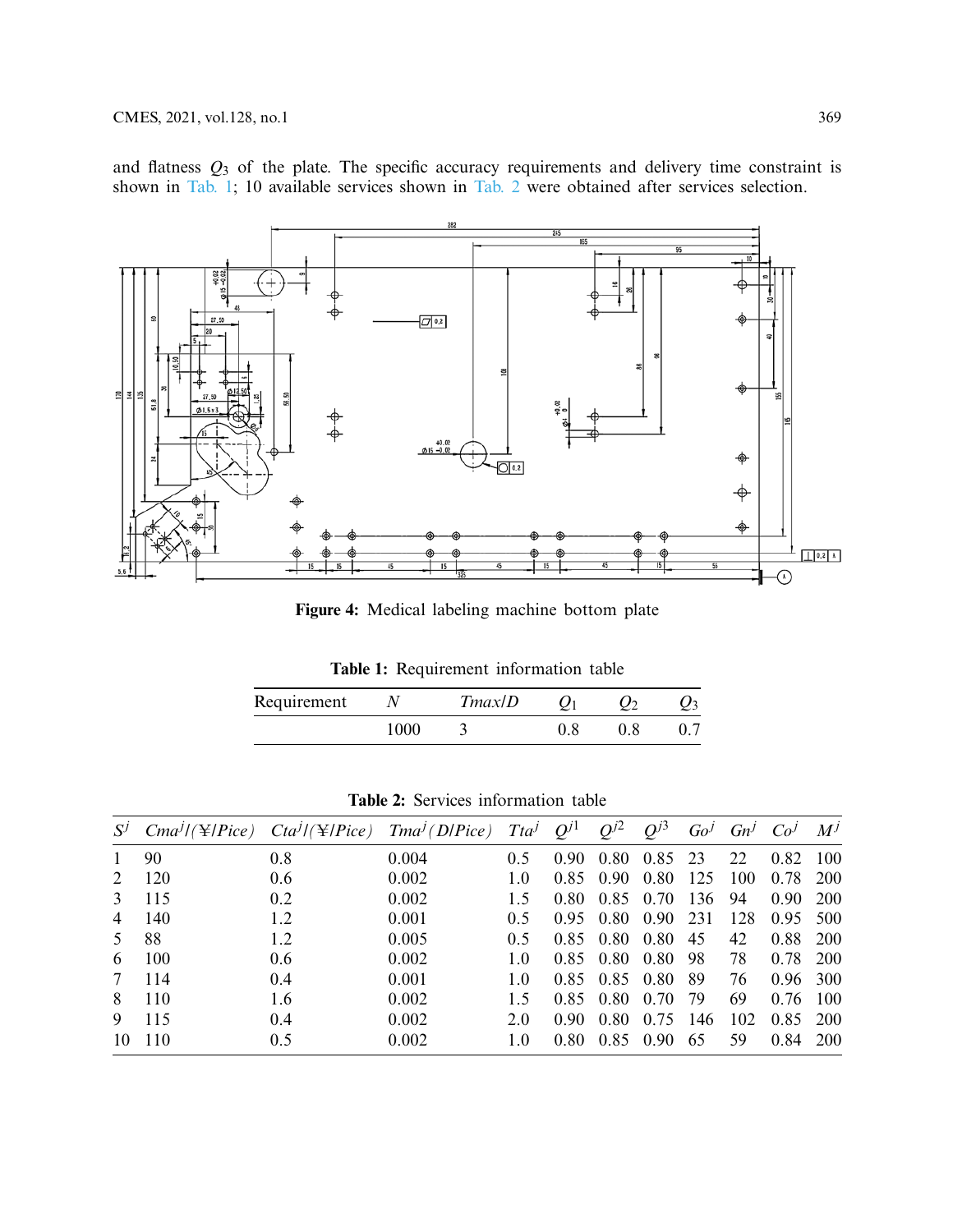A personalized solution is always required in actual application, and a comprehensive evaluation based on consumer preferences for targets is necessary. Therefore, the function shown in [Eq. \(18\)](#page-11-0) was adopted to normalize the attributes values.

$$
\bullet f_a^{ij} = \frac{f_a^{ij} - f^j_{a\min}}{f^j_{a\max} - f^j_{a\min}} \text{beneft} - \text{oriented}
$$
\n
$$
\bullet f_a^{ij} = \frac{f^j_{a\min} - f_a^{ij}}{f^j_{a\max} - f^j_{a\min}} \text{cost} - \text{oriented}
$$
\n(18)

 $\sigma f_a^{ij}$  is the normalized value of  $f_a^{ij}$ ;  $f_a^{ij}$  is the *j*th attribute value of the *i*th available service;  $f_{\text{dmax}}^j$  is the maximum of the *j*th attribute of available services;  $f_{\text{dmin}}^j$  is the minimum of the *j*th attribute of available services. In this case, *Cma<sup>j</sup>*, *Cta<sup>j</sup>*,  $Q^{j1}$ ,  $Q^{j2}$ ,  $Q^{j3}$  and  $Co^j$  were normalized first to address their large data fluctuations [\(Tab. 3\)](#page-11-1).

| $S^j$          | $Cma^{j}/(\mathcal{F}/Pice)$ $Cta^{j}/(\mathcal{F}/Pice)$ $Tma^{j}/D/Pice)$ $Tta^{j}$ |          |       |     | $Q^{j1}$ | $O^{j2}$ | $O^{j3}$ | Go <sup>J</sup> | $Gn^j$ | Co <sup>J</sup> | $M^J$      |
|----------------|---------------------------------------------------------------------------------------|----------|-------|-----|----------|----------|----------|-----------------|--------|-----------------|------------|
| 1              | 0.9615                                                                                | 0.5714   | 0.004 | 0.5 | 0.6667   | $\theta$ | 0.75     | 23              | 22     | 0.3             | 100        |
| 2              | 0.3846                                                                                | 0.7143   | 0.002 | 1.0 | 0.3333   |          | 0.5      | 125             | 100    | 0.1             | 200        |
| 3              | 0.4808                                                                                |          | 0.002 | 15  | $\Omega$ | 0.5      | $\Omega$ | 136             | 94     | 0.7             | 200        |
| 4              | $\theta$                                                                              | 0.2857   | 0.001 | 0.5 |          | $\Omega$ |          | 231             | 128    | 0.95            | 500        |
| 5.             |                                                                                       | 0.2857   | 0.005 | 0.5 | 0.3333   | $\Omega$ | 0.5      | 45              | 42     | 0.6             | 200        |
| 6              | 0.7692                                                                                | 0.7143   | 0.002 | 1.0 | 0.3333   | $\Omega$ | 0.5      | 98              | 78     | 0.1             | 200        |
| 7 <sup>7</sup> | 0.5                                                                                   | 0.8571   | 0.001 | 1.0 | 0.3333   | 0.5      | 0.5      | 89              | 76     | 0.1             | 300        |
| 8              | 0.5769                                                                                | $\Omega$ | 0.002 | 15  | 0.3333   | $\Omega$ | $\Omega$ | 79              | 69     | $\Omega$        | 100        |
| 9              | 0.4808                                                                                | 0.8571   | 0.002 | 2.0 | 0.6667   | $\Omega$ | 0.25     | 146             | 102    | 0.85            | 200        |
| 10             | 0.5769                                                                                | 0.7857   | 0.002 | 1.0 | $\theta$ | 0.5      |          | 65              | 59     | 0.84            | <b>200</b> |

<span id="page-11-1"></span><span id="page-11-0"></span>**Table 3:** Normalized service attributes

<span id="page-11-2"></span>**Table 4:** Example solutions of ILA-CTD

| $S_i$           | S <sup>1</sup> | $s^2$    | $s^3$    | $s^4$    | $s^5$    | $s^6$    | $S^{\prime}$ | $s^8$    | $s^9$    | $s^{10}$ | $C_i$  | $T_i$         | $Q_i$  | $SI_i$ | Co <sub>i</sub> | $G_i$ |
|-----------------|----------------|----------|----------|----------|----------|----------|--------------|----------|----------|----------|--------|---------------|--------|--------|-----------------|-------|
|                 | $\Omega$       | 334      | 273      | $\Omega$ | $\theta$ | 235      | $\Omega$     | 158      | $\theta$ | $\Omega$ | 1.2111 | 2.046         | 0.9973 | 0.997  | 0.7809          | 09    |
| $\mathcal{L}$   | 298            | $\Omega$ | 281      | $\theta$ | $\theta$ | $\left($ | $\left($     | $\Omega$ | 0        | 421      | 1.4466 | 2.062         | 1.1942 | 1.194  | 0.8614          | 14    |
| $\mathcal{E}$   | 350            | $\Omega$ | $\Omega$ | $\Omega$ | $\Omega$ | 360      | $\theta$     | $\Omega$ | 0        | 290      | 1.4658 | 2             | 1.2308 | 1.23   | 0.8845          | 0.8   |
| 4               | 341            | 486      | $\Omega$ | $\Omega$ | $\theta$ | $\theta$ | $\Omega$     | $\Omega$ | 173      | $\theta$ | 1.1566 | 2             | 1.4318 | 1.432  | 0.8661          | 0.4   |
| 5.              | $\Omega$       | 507      | $\Omega$ | $\Omega$ | $\Omega$ | $\Omega$ | $\Omega$     | $\Omega$ | 0        | 493      | 1.2289 | 2.014         | 1.669  | 1.669  | 0.8531          | 0.5   |
| 6               | 199            | $\Omega$ | $\Omega$ | 507      | $\theta$ | $\theta$ | $\Omega$     |          | 370      | 430      | 1.3874 | 2.74          | 1.2676 | 1.268  | 0.8401          | 1.35  |
| $7\phantom{.0}$ | $\Omega$       | 634      | $\theta$ | $\Omega$ | $\Omega$ | $\Omega$ | $\Omega$     | $\Omega$ | 0        | 366      | 1.1954 | 2.268         | 1.7113 | 1.711  | 0.8394          | 0.5   |
| 8               | 190            | $\theta$ | 605      | $\left($ | $\theta$ | 205      | $\theta$     | $\Omega$ | 0        | $\theta$ | 1.4913 | 2.71          | 0.7425 | 0.743  | 0.7631          | -11   |
| 9               | 245            | 489      | $\theta$ | $\Omega$ | $\theta$ | $\theta$ | $\Omega$     | $\Omega$ | 0        | 266      | 1.2754 | $\mathcal{L}$ | 1.6426 | 1.643  | 0.867           | 0.8   |
| 10              | $\Omega$       | 612      | $\Omega$ | 0        | 603      | $\Omega$ | 0            | $\Omega$ | 0        | 388      | 1.2012 | 2.224         | 1.704  | 1.704  | 0.8418          | 0.5   |

Then, the experiment was conducted under the environment of Windows10 and MATLAB 2016a. The parameters of ILA-CTD were set as population size  $P = 100$ , elite archives = 100,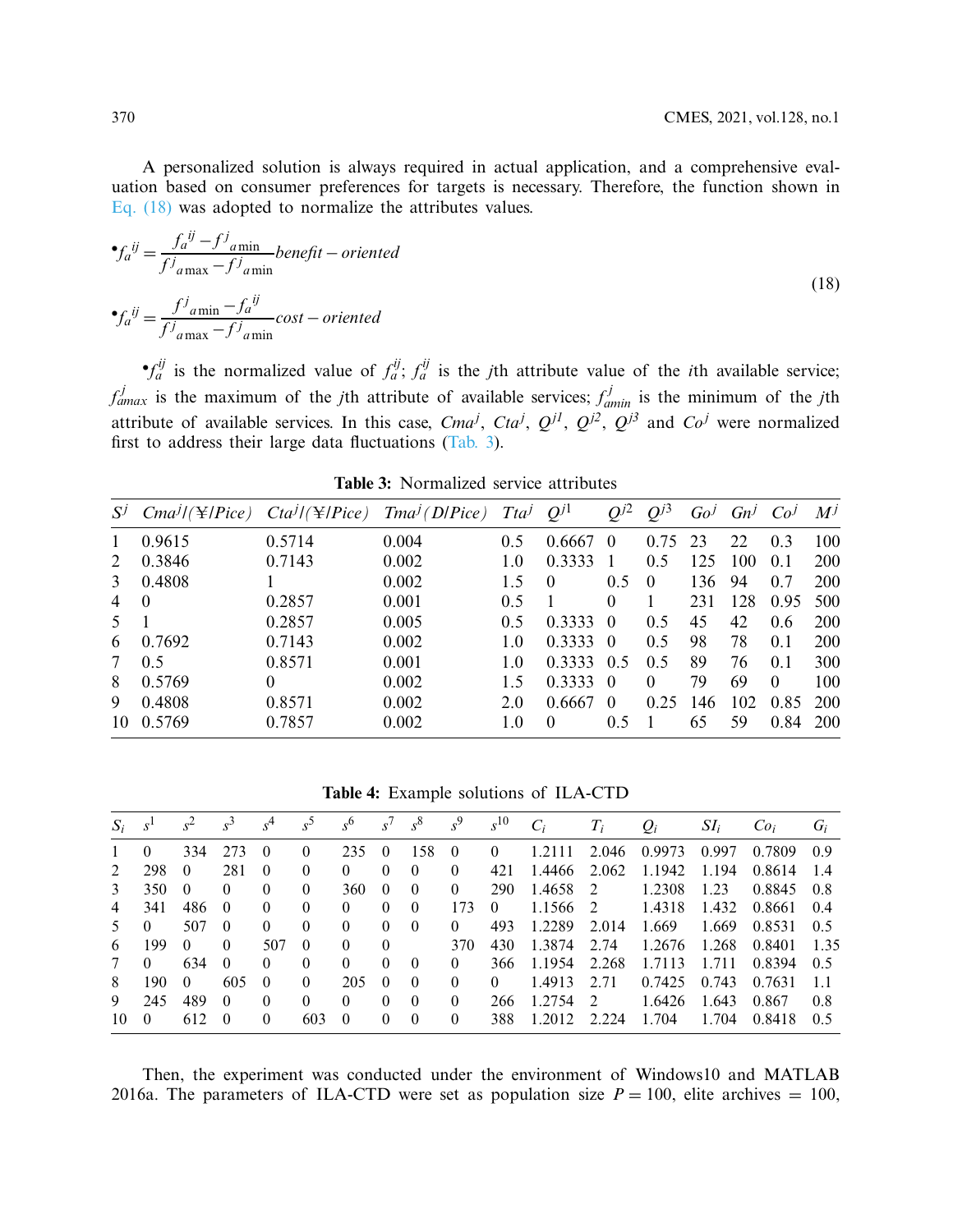number of groups  $q = 5$ , evolutionary generation  $T = 2,000$ , speed factors  $a = 0.1$  and  $b = 10$ , and diversity factor  $c = 0.4$ . The solution set obtained via ILA-CTD is shown in [Tab. 4](#page-11-2) and [Fig. 5.](#page-12-0)



<span id="page-12-0"></span>**Figure 5:** Performances of solutions obtained through ILA-CTD

## *5.1 Feasibility Analysis*

The number of non-dominated solutions in the elite archives of each generation  $(E_d^i)$  shown in [Fig. 6\)](#page-12-1) can reflect the dynamic process of the generated non-dominated solutions. As the generations increase,  $E^i_a$  grows rapidly at first, and then fluctuates dynamically. This means that better solutions have been found and filled into the elite archives with the increase of generations.



<span id="page-12-1"></span>**Figure 6:** Non-dominated solutions in the elite archives of each generation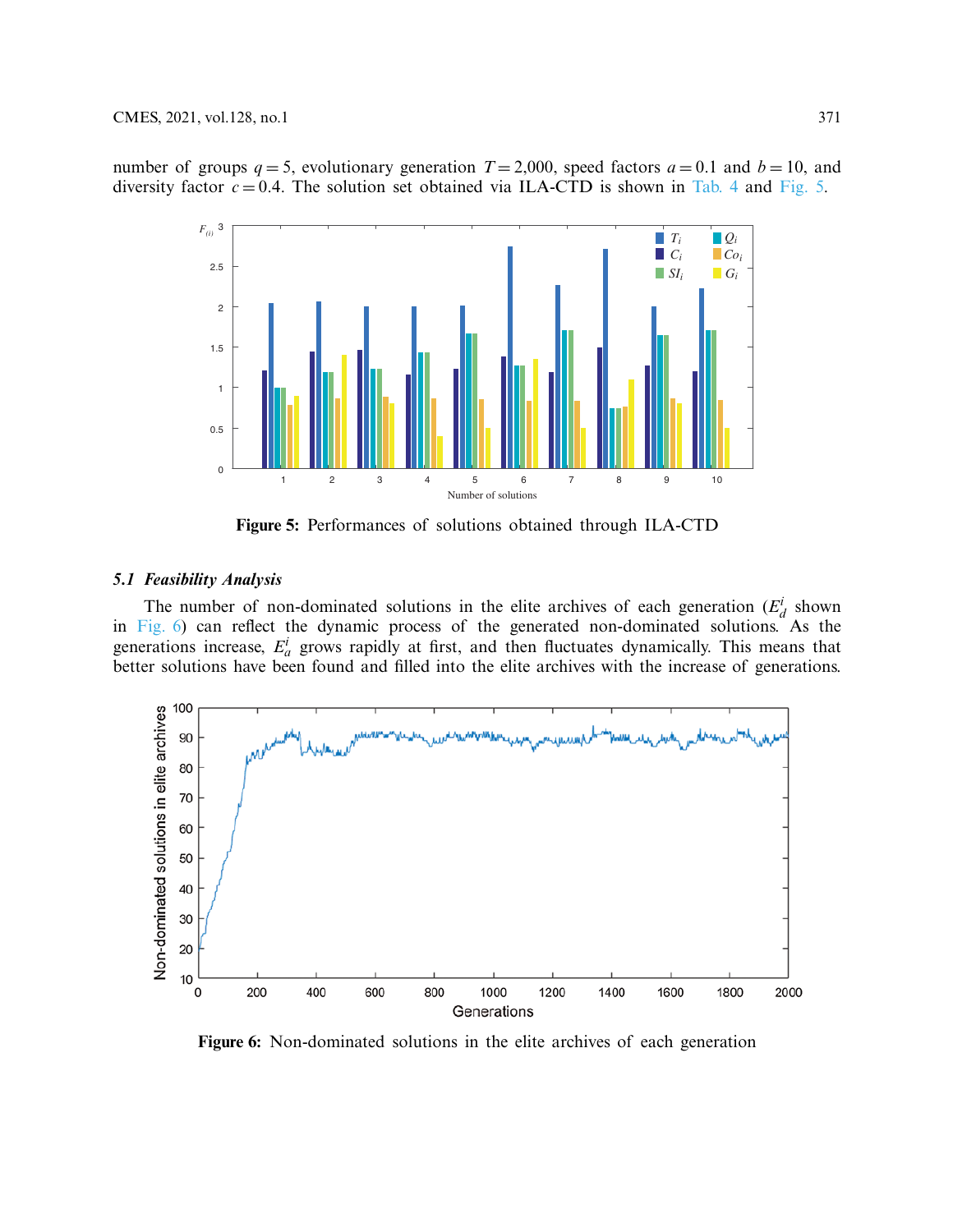The IGD (inverted generational distance) is a simple way to evaluate the convergence of the algorithm based on the optimal solutions set. However, it is impossible for this problem. Because the optimal solutions cannot be obtained at first. Therefore, a new measure was constructed to evaluate the performance of the method proposed in this article. The model proposed in this work is a six-targets problem, and it is difficult to directly display the Pareto frontier. If the algorithm converges, then it means the Pareto frontier converges to a certain area. Thus, the average distance between adjacent generations should become steady. Hence, the average distance between adjacent generations  $(D_a)$  was adopted to evaluate the convergence of the proposed method [\(Eq. \(19\)\)](#page-13-0).

<span id="page-13-0"></span>
$$
D_a = \frac{\sum_{i=1}^n \sum_{j=1}^{n_1} D(s_i^*, s_j)/n_1}{n}
$$
  

$$
D(s^*, s_j) = \sqrt{\sum_{s=1}^k (f_i^s - f_j^s)^2}
$$
 (19)

 $D(s_i^*, s_j)$  is the distance between the *i*th solution in the *k*th generation and the *j*th solution in the  $(k + 1)$ th generation;  $n_1$  and *n* is the number of non-dominated solutions in the elite archives of the *k*th and the  $(k + 1)$ th generation, respectively. The evolution process of  $D_a$  along generations is shown in [Fig. 7.](#page-13-1)



<span id="page-13-1"></span>**Figure 7:** Average distance between adjacent generations

As shown in [Fig. 7,](#page-13-1) *Da* rises sharply at first, then falls, and finally stabilizes, which is consistent with the process predicted by the algorithm. The phenomenon results because of three reasons: (1) The non-dominated solutions with different search directions increase dramatically as the generations increase, (2) the optimal search direction is determined progressively and the non-dominated solutions tend to the definite search direction; so, *Da* decrease, and (3) the Pareto frontier is found, *Da* becomes steady, which validates that the proposed method converges.

#### *5.2 Performance Comparison*

To assess the performance of the method proposed in this work, the results obtained via ILA-CTD were compared with MOEA/D-PSO, MOEA/D-GA  $[11]$  $[11]$ , and NSGA- $\Pi$  under the same conditions. The solutions set obtained via ILA-CTD, MOEA/D-PSO, MOEA/D-GA and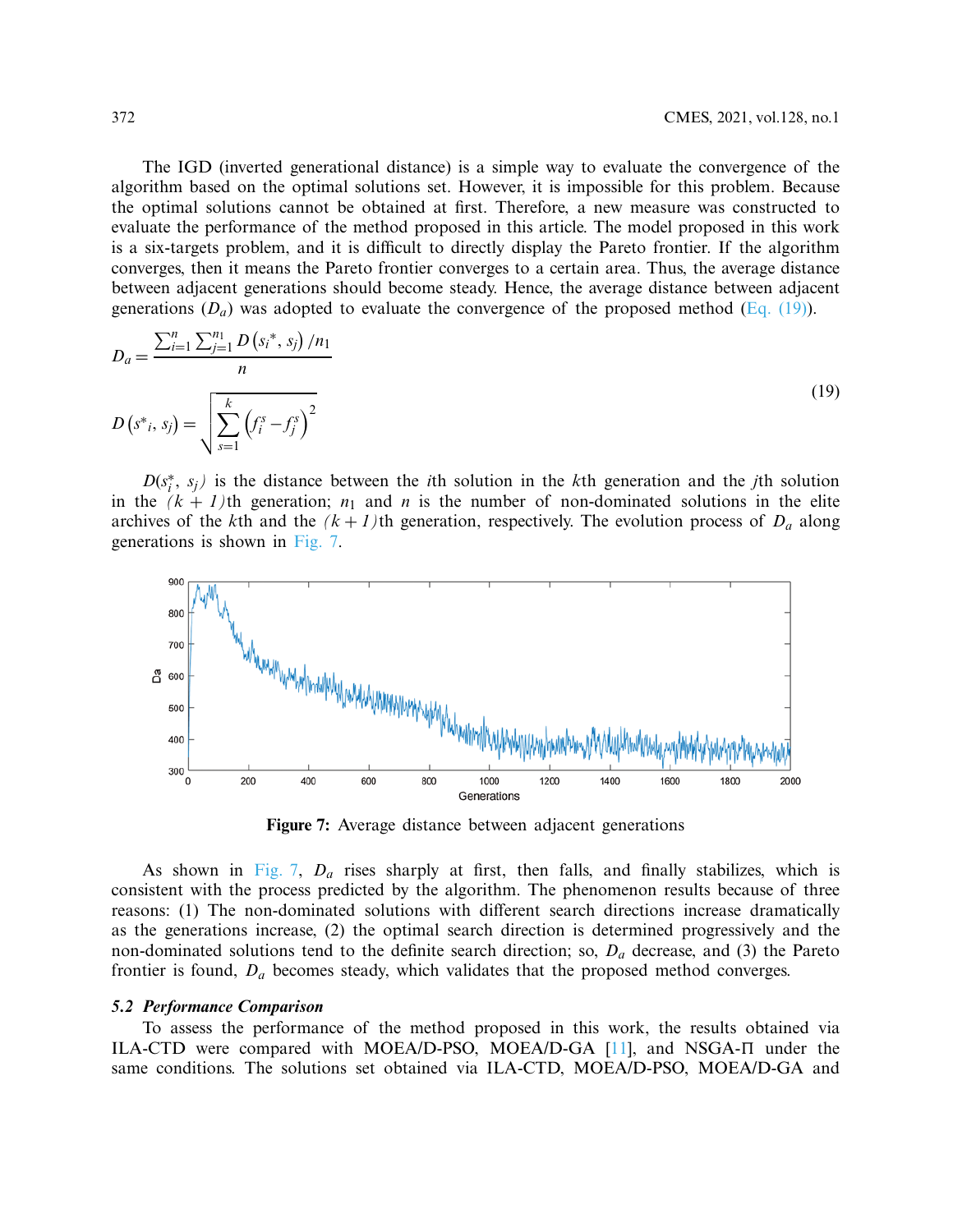NSGA- $\Pi$  are shown in [Tabs. 5–](#page-14-0)[7,](#page-14-1) respectively, and their performances are shown in [Figs. 8](#page-15-0)[–10,](#page-16-0) respectively.

| $S^{j}$        | S <sup>1</sup> | $s^2$    | $s^3$    | $s^4$    | $s^5$    | s <sup>6</sup> | $S^{\prime}$ | $s^8$    | $s^9$    | $s^{10}$ | $C_i$  | $T_i$          | $Q_i$  | $SI_i$ | Co <sub>i</sub> | $G_i$ |
|----------------|----------------|----------|----------|----------|----------|----------------|--------------|----------|----------|----------|--------|----------------|--------|--------|-----------------|-------|
| 1              | 464            | -0       | 300      | $\theta$ | $\theta$ | $\theta$       | 236          | $\Omega$ | $\theta$ | $\theta$ | 1.4758 | 2.356          | 1.122  | 1.122  | $0.8527$ 2      |       |
| $2^{\circ}$    | 453            | $\Omega$ | $\Omega$ | $\theta$ | 340      | $\theta$       | $\Omega$     | 207      | $\Omega$ | $\theta$ | 1.251  | 2.312          | 0.9941 | 0.994  | 0.9314          | 0.9   |
| $\mathcal{E}$  | 404            | 232      | $\theta$ | $\theta$ | 363      | $\Omega$       | $\Omega$     | $\Omega$ | $\Omega$ | $\Omega$ | 1.341  | 2.315          | 1.3    | 1.298  | 0.9108          | 1     |
| $\overline{4}$ | 421            | $\theta$ |          | $\theta$ | $\Omega$ | 305            | $\Omega$     | $\theta$ | 274      | $\Omega$ | 1.4644 | 2.548          | 1.1018 | 1.102  | 0.8369          | 0.85  |
| 5              | $\Omega$       |          | $\theta$ | $\theta$ | 567      | 224            | 209          | $\theta$ | $\theta$ | $\theta$ | 1.345  | 3.335          | 0.9378 | 0.9378 | 0.886           | 1.7   |
| 6              | $\theta$       | $\Omega$ | 247      | $\theta$ | 502      | 251            | $\theta$     | $\theta$ | $\Omega$ | $\theta$ | 1.3835 | 3.01           | 0.751  | 0.751  | 0.839           | 1.4   |
| 7              | 369            | $\Omega$ | 22.1     | $\theta$ | 410      | $\Omega$       | $\theta$     | $\Omega$ | $\Omega$ | $\theta$ | 1.4201 | 2.55           | 0.9749 | 0.975  | 0.8884          | 1.6   |
| 8              | 500            | $\theta$ | $\theta$ | $\theta$ | 500      | $\Omega$       | $\theta$     | $\Omega$ | $\theta$ | $\theta$ | 1.4093 | 3              | 1.125  | 1.125  | 0.9449          | 0.9   |
| 9              | 447            | $\Omega$ | $\theta$ | $\theta$ | 318      | $\Omega$       | 235          | $\Omega$ | 0        | 0        | 1.413  | 2.228          | 1.2116 | 1.211  | 0.925           | 19    |
| 10             | 254            | $\Omega$ |          | 501      | 245      | $\Omega$       | $\Omega$     | $\theta$ | $\theta$ | $\theta$ | 0.8475 | $\overline{2}$ | 1.566  | 1.566  | 0.7492          | 1.85  |

<span id="page-14-0"></span>**Table 5:** Example solutions of MOEA/D-POS

**Table 6:** Example solutions of MOEA/D-GA

| $S^j$         | S <sup>1</sup> | $s^2$    | $s^3$    | s <sup>4</sup> | $s^5$    | s <sup>6</sup> | $s^7$    | $s^8$    | $s^9$    | $s^{10}$ | $C_i$  | $T_i$ | $Q_i$  | $SI_i$ | Co <sub>i</sub> | $G_i$ |
|---------------|----------------|----------|----------|----------------|----------|----------------|----------|----------|----------|----------|--------|-------|--------|--------|-----------------|-------|
| $\mathbf{1}$  | 274            | $\Omega$ | $\theta$ | $\theta$       | 385      | - ()           | $\theta$ | $\Omega$ | 341      | $\theta$ | 1.3713 | 2.682 | 1.0216 | 1.0216 | 0.8597          | 1.35  |
| $2^{1}$       | 525            | $\Omega$ | 0        | $\Omega$       | 475      | $\Omega$       | $\theta$ | 0        | $\Omega$ | 0        | 1.4155 | 2.875 | 1.1396 | 1.1396 | 0.9455          | 09    |
| $\mathcal{E}$ | $\Omega$       | $\Omega$ | $\theta$ | 573            | 42.7     | $\Omega$       | $\Omega$ | 0        | 0        | 0        | 0.7127 | 2.635 | 1.5018 | 1.5018 | 0.716           | 1.55  |
| 4             | 357            | $\theta$ | 0        | $\Omega$       | 367      | $\Omega$       | 276      | $\Omega$ | $\Omega$ | $\Omega$ | 1.3937 | 2.335 | 1.1796 | 1.1796 | 0.9197          | 19    |
| 5.            | $\Omega$       | $\Omega$ | $\Omega$ | $\Omega$       | 600      | 224            | 176      | $\left($ | 0        | $\theta$ | 1.3426 | 3.5   | 0.9213 | 0.9213 | 0.8886          | 17    |
| 6             | $\Omega$       | 328      | $\Omega$ | $\Omega$       | 428      | $\Omega$       | $\Omega$ | 244      | $\Omega$ | $\Omega$ | 1.0515 | 2.64  | 1.0393 | 1.0393 | 0.875           | 0.7   |
| $\tau$        | 475            | 287      | $\Omega$ | $\Omega$       | 238      | -0             | $\theta$ | $\Omega$ | 0        | $\Omega$ | 1.3495 | 2.4   | 1.3974 | 1.3974 | 0.8884          | -1.6  |
| 8             | $\Omega$       | 0        | $\Omega$ | $\Omega$       | 488      | $\theta$       | $\Omega$ | 522      | 0        | $\Omega$ | 0.9286 | 2.94  | 0.58   | 0.5865 | 0.9114          | 0.6   |
| 9             | 392            | $\Omega$ | 0        | $\Omega$       | 318      | $\theta$       | 280      | $\Omega$ | 0        | $\Omega$ | 1.3898 | 2.09  | 1.1937 | 1.1817 | 0.9109          | 19    |
| 10            | 453            | $\Omega$ | 0        | 547            | $\Omega$ | $\theta$       | $\theta$ | $\Omega$ | 0        | $\Omega$ | 0.8507 | 2.312 | 1.7358 | 1.736  | 0.7364          | 1 25  |

<span id="page-14-1"></span>Table 7: Example solutions of NSGA- $\Pi$ 

| S <sup>1</sup> | $s^2$    | $s^3$                                   |          |          |                |          |                                  |          |          |                                              |       |                              |        |                 |                |
|----------------|----------|-----------------------------------------|----------|----------|----------------|----------|----------------------------------|----------|----------|----------------------------------------------|-------|------------------------------|--------|-----------------|----------------|
|                |          |                                         | $s^4$    | $s^5$    | s <sup>6</sup> | $s^7$    | $s^8$                            | $s^9$    | $s^{10}$ | $C_i$                                        | $T_i$ | $Q_i$                        | $SI_i$ | Co <sub>i</sub> | $G_i$          |
| 215            |          | 238                                     | $\Omega$ | 245      | $\Omega$       | 302      | $\theta$                         | $\theta$ | $\theta$ | 1.4069                                       |       | 1.0304                       | 1.03   | 0.8567          | 2.6            |
| 264            |          | $\Omega$                                | $\theta$ | 580      | $\theta$       | 0        | $\theta$                         | 156      |          | 1.3591                                       | 3.4   | 0.9914                       | 0.994  | 0.9314          | 0.9            |
| 378            |          | $\Omega$                                | 446      | $\theta$ | 176            |          | 0                                | $\Omega$ | $\theta$ | 1.341                                        | 2.012 | 1.3                          | 1.300  | 0.9028          | 1.35           |
| 145            | 287      | $\theta$                                | $\theta$ | $\theta$ | 363            | $\theta$ | $\theta$                         | 205      |          | 1.3505                                       | 2.41  | 1.222                        | 1222   | 0.8             | 0.95           |
| 236            |          | $\theta$                                | $\theta$ | 412      | $\theta$       | 352      | $\theta$                         | $\theta$ | $\theta$ | 1.3692                                       |       | 1.1470                       | 1.147  | 0.9109          | 19             |
| $\Omega$       | 342      | $\theta$                                | $\theta$ | 500      | 158            | $\theta$ | $\Omega$                         | $\theta$ | $\theta$ | 1.2531                                       |       | 1.1753                       | 1.175  | 0.866           | 0.8            |
| $\Omega$       | $\theta$ | 261                                     | $\theta$ | 380      | 369            |          | $\Omega$                         | $\theta$ | $\theta$ | 1.4225                                       | 2.4   | 0.7547                       | 0.762  | 0.8288          | 14             |
| 500            | $\Omega$ | $\theta$                                | $\theta$ | 345      | -155           |          | $\Omega$                         | $\theta$ | $\Omega$ | 1.44                                         | 2.5   | 1.125                        | 1.125  | 0.9236          | $\overline{1}$ |
| 221            | 250      | $\Omega$                                | $\theta$ | 529      | $\Omega$       | 0        | $\Omega$                         | $\Omega$ | $\Omega$ | 1.2937                                       | 3.145 | 1.2123                       | 1.212  | 0.9051          | $\overline{1}$ |
| 254            |          | $\Omega$                                | $\theta$ | 471      | $\Omega$       | 0        | 275                              | $\Omega$ | $\Omega$ | 1.1536                                       | 2.855 | 0.844                        | 0.844  | 0.9227          | 0.9            |
|                |          | - 0<br>$\theta$<br>$\theta$<br>$\theta$ |          |          |                |          | $\theta$<br>$\theta$<br>$\theta$ |          |          | $\begin{array}{c} 0 \end{array}$<br>$\theta$ |       | 2<br>-2.56<br>$\overline{3}$ |        |                 |                |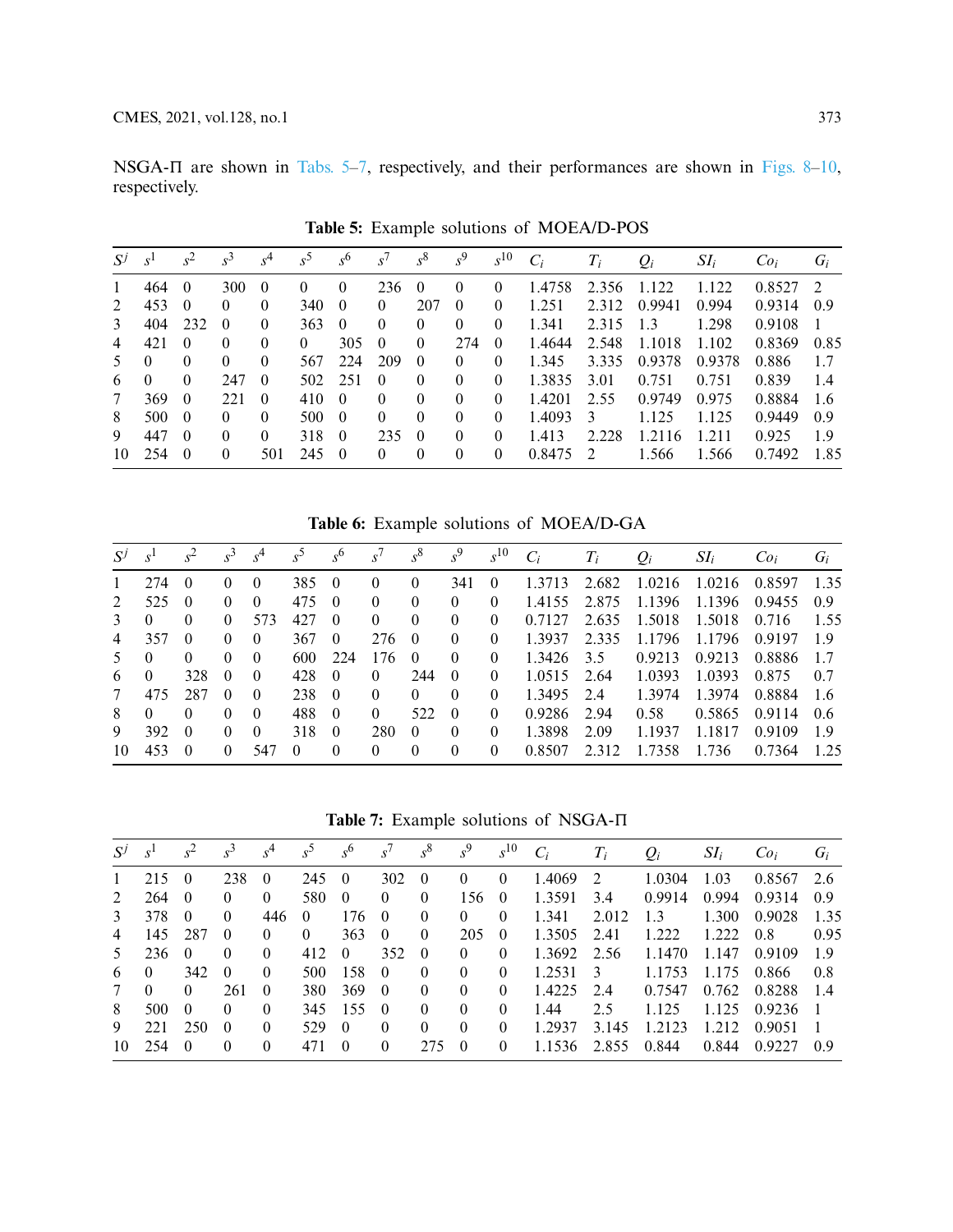

<span id="page-15-0"></span>**Figure 8:** Performances of solutions obtained through MOEA/D-PSO



<span id="page-15-1"></span>**Figure 9:** Performances of solutions obtained through MOEA/D-GA

Because MOEA/D-PSO, MOEA/D-GA, and NSGA- $\Pi$  are methods that have been proven to be feasible in previous studies, they can be used as comparisons to evaluate the performance of ILA-CTD. Two indicators were constructed investigate the relative performance of the proposed method.

1) Proportion of non-dominated solutions in mixed Pareto set  $t^a$ 

Selecting *m* solutions from each Pareto set that was finally obtained via MOEA/D-PSO, MOEA/D-GA, NSGA- $\Pi$ , and ILA-CTD, respectively, and dominance relationships shown in [Eq. \(20\)](#page-15-1) for the selected *4 m* solutions were judged.

$$
t^{a} = \frac{D\left(m^{a}\right)}{P_{D}}
$$
\n
$$
P_{D} = 4m
$$
\n(20)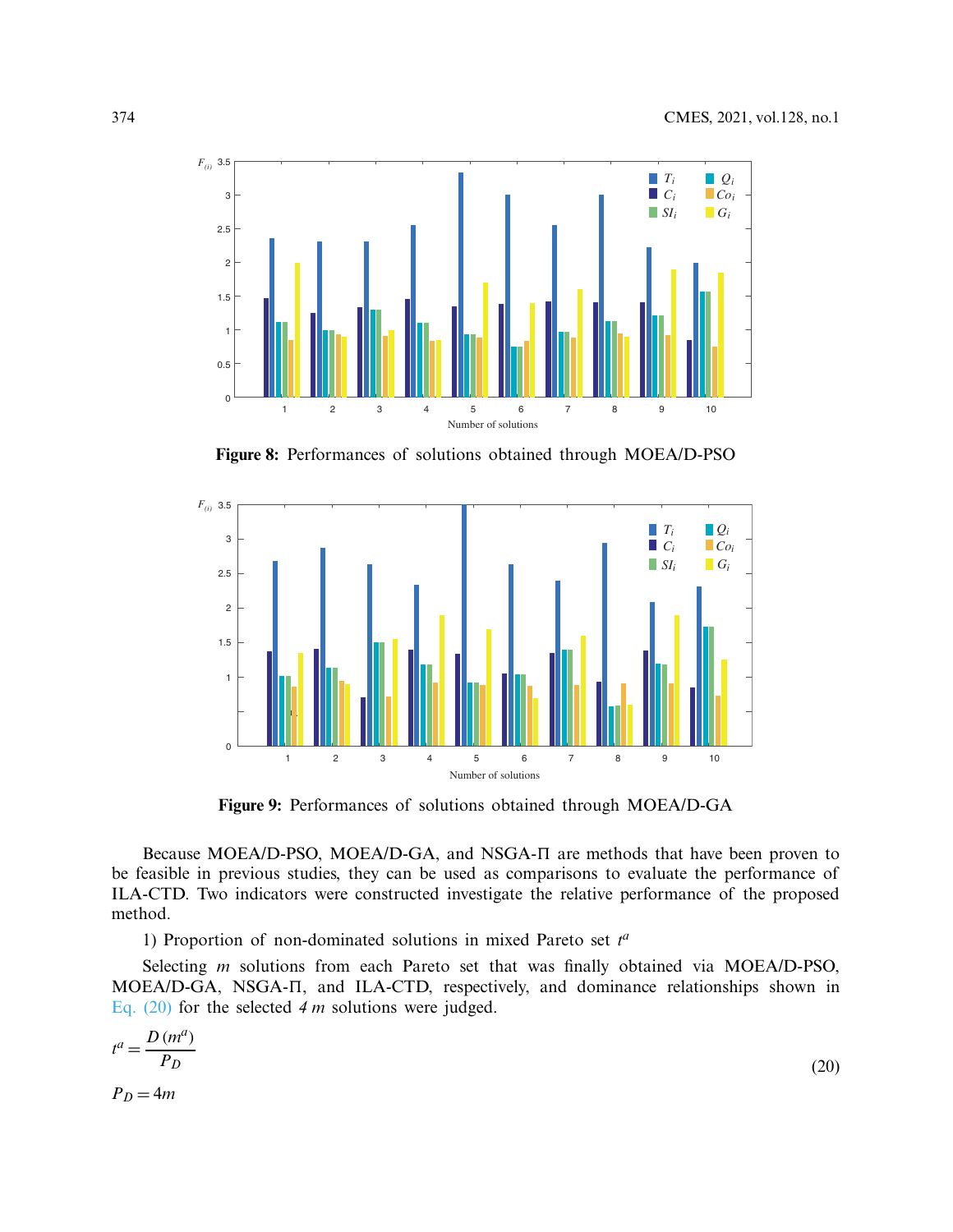$D(m^a)$  is the number of non-dominated solutions obtained through method *a* ( $a \in \text{MOE}$ A/D-PSO, MOEA/D-GA, NSGA- $\Pi$ , ILA-CTD), and  $P_D$  is total number of solutions in the mixed Pareto set. The comparison results are shown in [Fig. 11](#page-16-1) ( $m = 10$ ).



**Figure 10:** Performances of solutions obtained through NSGA- $\Pi$ 

<span id="page-16-0"></span>

<span id="page-16-1"></span>**Figure 11:** Performance of ILA-CTD in each generation

As the generations increased, more and more non-dominated solutions in  $P_D$  were obtained via ILA-CTD. From the perspective of the number of non-dominated solutions in  $P_D$  under the same conditions  $(T = 2000$  and  $m = 10)$ , ILA-CTD performed best, followed by NSGA- $\Pi$ , MOEA/D-PSO, and MOEA/D-GA.

2) Proportion of feasible solutions *Pf*

In practical applications, the obtained solutions must be feasible. Most evolutionary algorithms deal with infeasible solutions through a penalty function. The feasibility of all final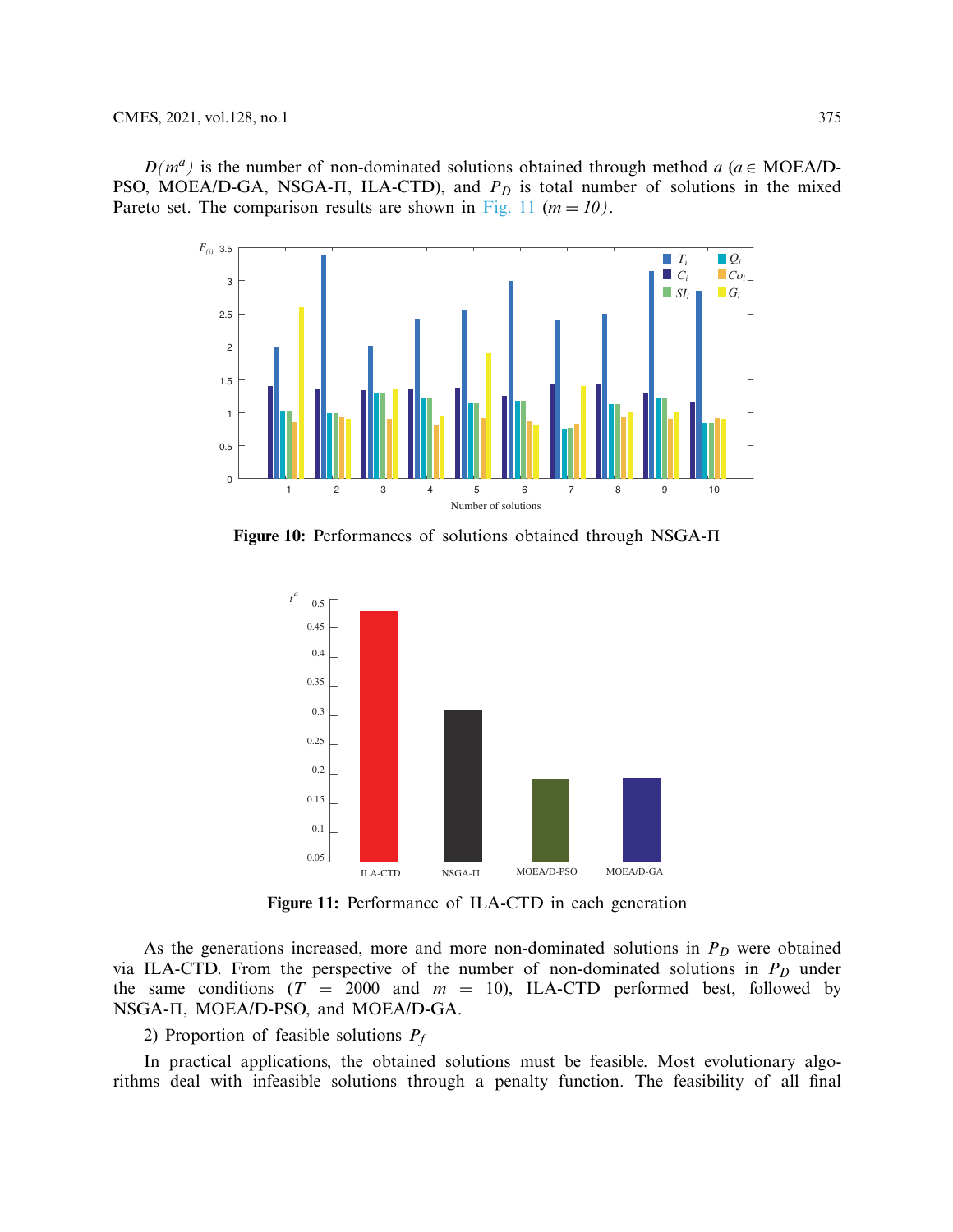solutions cannot be guaranteed if the penalty function is unreasonable; therefore,  $P_f$  can express the reliability and practicability of a method. The  $P_f$  of ILA-CTD, NSGA- $\Pi$ , MOEA/D-PSO, and MOEA/D-GA is shown in [Fig. 12.](#page-17-0)



<span id="page-17-0"></span>**Figure 12:** *Pf* of each method

From the perspective of *Pf* in the final output solutions, ILA-CTD performed best, followed by MOEA/D-PSO, NSGA- $\Pi$ , and MOEA/D-GA. It can be concluded that ILA-CTD is more practical compared with the other methods.

## **6 Conclusions**

As one of the research hotspots of CMfg, more and more studies are being undertaken on services selection and their combination especially the combination of heterogeneous services. However, the works related to homogeneous cloud services combinations are relatively few. After reviewing the existing works and noting certain limitations, a homogeneous cloud task distribution model was proposed, and an improved leapfrog algorithm for cloud task distribution (ILA-CTD) was designed to solve the model. The contributions of the paper are summarized as follows:

1) Compared to heterogeneous task distribution, there is relatively little research on homogeneous cloud tasks. A strategy of dealing with homogeneous tasks in the cloud environment was presented to bridge this gap.

2) A specific model was proposed to describe homogeneous cloud task distribution more precisely compared with alternative methods. An improved leapfrog algorithm was designed, which was proven to be more suitable for solving the proposed model.

3) The distribution of real manufacturing tasks of medical labeling machine bottom plates was presented as a case. It was shown that the proposed method provided a combination of factories with a high degree of quality similarity and high informationization under the constraints of factory capacity, task duration, and cost.

To promote the implementation of CMfg platforms with higher agility, future works should focus on the development of efficient demand-service matching algorithm. Personalized service customization should also be studied, because personalized demands from consumers are increasing.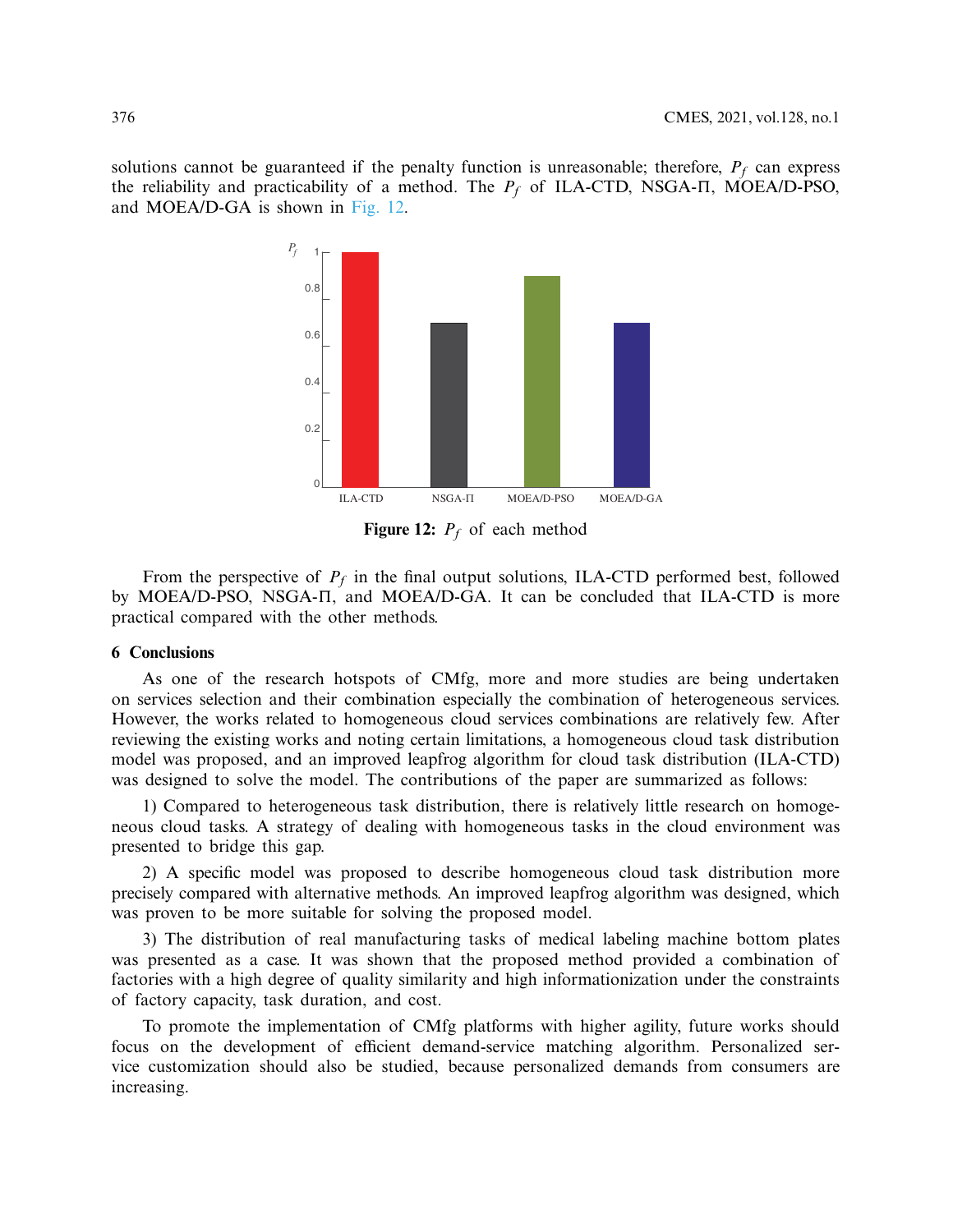**Funding Statement:** The research was financially supported by the National Science and Technology Major Project of China (No. 2019ZX04007001), the Science and Technology Major Project of Sichuan Province (No. 2020ZDZX0022).

**Conflicts of Interest:** The authors declare that they have no conflicts of interest to report regarding the present study.

## **References**

- <span id="page-18-0"></span>1. Zhang, Y., Liu, J., Peng, Y., Dong, Y., Zhao, C. (2020). Performance analysis of intelligent CR-NOMA model for industrial IoT communications. *Computer Modeling in Engineering & Sciences, 125(1),* 239–257. DOI [10.32604/cmes.2020.010778.](http://dx.doi.org/10.32604/cmes.2020.010778)
- <span id="page-18-1"></span>2. Xu, S., Chen, J., Wu, M., Zhao, C. (2021). E-commerce supply chain process optimization based on whole-process sharing of internet of things identification technology. *Computer Modeling in Engineering & Sciences, 126(2),* 843–854. DOI [10.32604/cmes.2021.014265.](http://dx.doi.org/10.32604/cmes.2021.014265)
- <span id="page-18-2"></span>3. Giret, A., Garcia, E., Botti, V. (2016). An engineering framework for service-oriented intelligent manufacturing systems. *Computers in Industry, 81,* 116–127. DOI [10.1016/j.compind.2016.02.002.](http://dx.doi.org/10.1016/j.compind.2016.02.002)
- <span id="page-18-3"></span>4. Nirmal Kumar, S. J., Ravimaran, S., Alam, M. M. (2020). An effective non-commutative encryption approach with optimized genetic algorithm for ensuring data protection in cloud computing. *Computer Modeling in Engineering & Sciences, 125(2),* 671–697. DOI [10.32604/cmes.2020.09361.](http://dx.doi.org/10.32604/cmes.2020.09361)
- <span id="page-18-4"></span>5. Gong, Y., Guo, G. (2019). A data-intensive FLAC3D computation model: Application of geospatial big data to predict mining induced subsidence. *Computer Modeling in Engineering & Sciences, 119(2),* 395–408. DOI [10.32604/cmes.2019.03686.](http://dx.doi.org/10.32604/cmes.2019.03686)
- <span id="page-18-5"></span>6. Li, B. H., Zhang, L., Wang, S. L., Tao, F., Cao, J. W. et al. (2010). Cloud manufacturing: A new service oriented networked manufacturing model. *Computer Integrated Manufacturing Systems, 16,* 1–7. DOI [10.13196/j.cims.2010.01.3.libh.004.](http://dx.doi.org/10.13196/j.cims.2010.01.3.libh.004)
- <span id="page-18-6"></span>7. Li, B. H., Zhang, L., Ren, L., Chai, X. D., Tao, F. et al. (2011). Further discussion on cloud manufacturing. *Computer Integrated Manufacturing Systems, 17,* 451–457. DOI [10.13196/j.cims.2011.03.3.libh.004.](http://dx.doi.org/10.13196/j.cims.2011.03.3.libh.004)
- <span id="page-18-7"></span>8. Argoneto, P., Renna, P. (2016). Supporting capacity sharing in the cloud manufacturing environment based on game theory and fuzzy logic. *Enterprise Information Systems, 10(2),* 193–210. DOI [10.1080/17517575.2014.928950.](http://dx.doi.org/10.1080/17517575.2014.928950)
- <span id="page-18-8"></span>9. Correa, J. E., Toro, R., Ferreira, P. M. (2018). A new paradigm for organizing networks of computer numerical control manufacturing resources in cloud manufacturing. *Procedia Manufacturing, 26(2),* 1318–1329. DOI [10.1016/j.promfg.2018.07.132.](http://dx.doi.org/10.1016/j.promfg.2018.07.132)
- <span id="page-18-9"></span>10. Ren, L., Zhang, L., Wang, L., Tao, F., Chai, X. (2017). Cloud manufacturing: Key characteristics and applications. *International Journal of Computer Integrated Manufacturing, 6(6),* 501–515. DOI [10.1080/0951192X.2014.902105.](http://dx.doi.org/10.1080/0951192X.2014.902105)
- <span id="page-18-10"></span>11. Wu, Y., Jia, G., Cheng, Y. (2019). Cloud manufacturing service composition and optimal selection with sustainability considerations: A multi-objective integer bi-level multi-follower programming approach. *International Journal of Production Research, 58(19),* 6024–6042. DOI [10.1080/00207543.2019.1665203.](http://dx.doi.org/10.1080/00207543.2019.1665203)
- <span id="page-18-11"></span>12. Maheswari, S., Karpagam, G. R. (2018). Performance evaluation of semantic based service selection methods. *Computers & Electrical Engineering, 71(5),* 966–977. DOI [10.1016/j.compeleceng.2017.10.006.](http://dx.doi.org/10.1016/j.compeleceng.2017.10.006)
- <span id="page-18-12"></span>13. Eisa, M., Younas, M., Basu, K., Awan, I. (2020). Modelling and simulation of QoS-aware service selection in cloud computing. *Simulation Modelling Practice and Theory, 103,* 102108. DOI [10.1016/j.simpat.2020.102108.](http://dx.doi.org/10.1016/j.simpat.2020.102108)
- <span id="page-18-13"></span>14. Chen, Z., Ming, X. (2020). A rough-fuzzy approach integrating best-worst method and data envelopment analysis to multi-criteria selection of smart product service module. *Applied Soft Computing, 94,* 106479. DOI [10.1016/j.asoc.2020.106479.](http://dx.doi.org/10.1016/j.asoc.2020.106479)
- <span id="page-18-14"></span>15. Li, F., Liao, T. W., Zhang, L. (2019). Two-level multi-task scheduling in a cloud manufacturing environment. *Robotics and Computer-Integrated Manufacturing, 56,* 127–139. DOI [10.1016/j.rcim.2018.09.002.](http://dx.doi.org/10.1016/j.rcim.2018.09.002)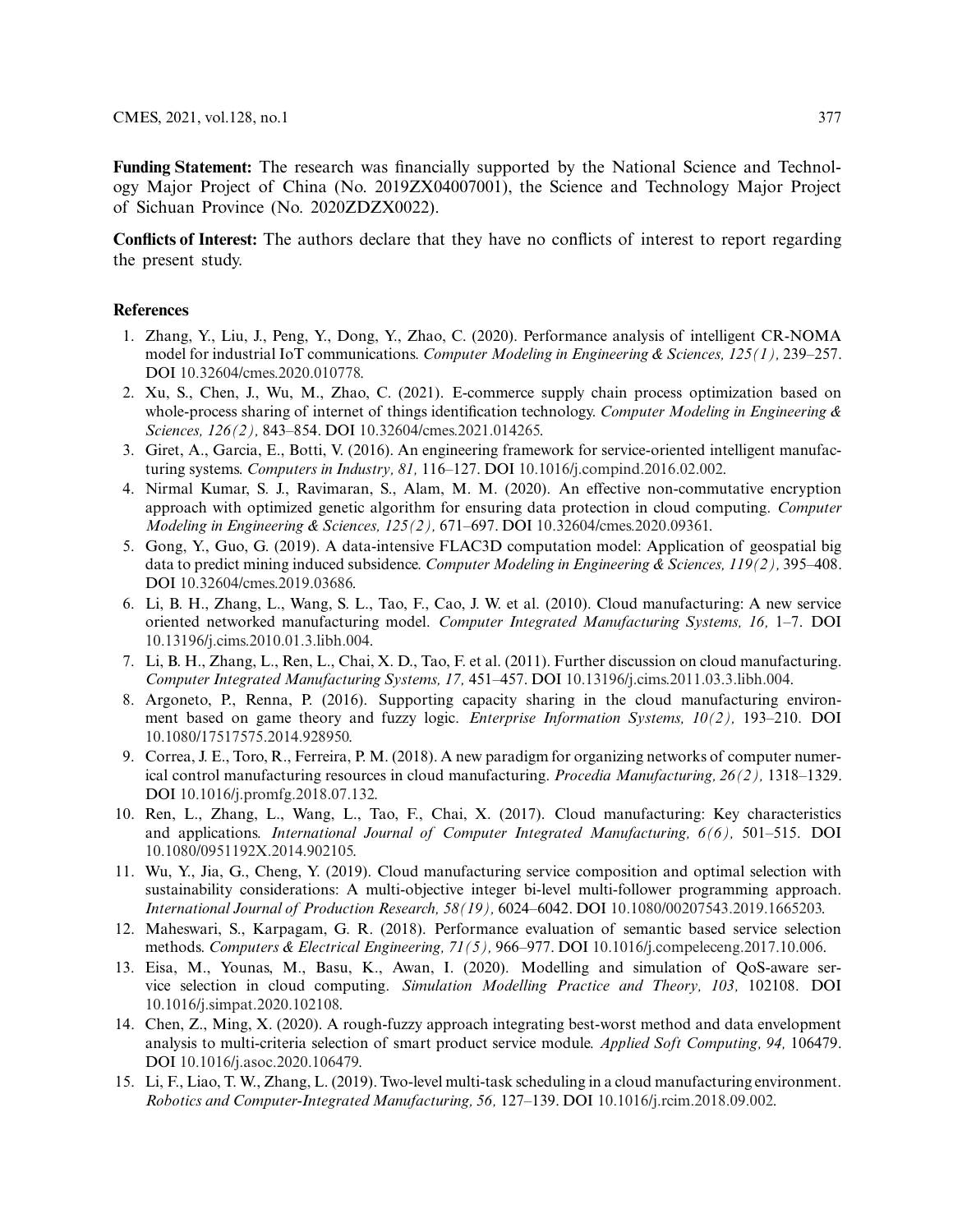- <span id="page-19-0"></span>16. Chen, Y., Niu, Y. F., Li, J., Zuo, L. D., Wang, L. (2019). Task distribution optimization for multi-supplier collaborative production in cloud manufacturing. *Computer Integrated Manufacturing Systems, 25,* 1806– 1816. DOI [10.13196/j.cims.2019.07.021.](http://dx.doi.org/10.13196/j.cims.2019.07.021)
- <span id="page-19-1"></span>17. Liu, J., Chen, Y. (2019). A personalized clustering-based and reliable trust-aware QoS prediction approach for cloud service recommendation in cloud manufacturing. *Knowledge-Based Systems, 174(1–4),* 43–56. DOI [10.1016/j.knosys.2019.02.032.](http://dx.doi.org/10.1016/j.knosys.2019.02.032)
- <span id="page-19-2"></span>18. Eisa, M., Younas, M., Basu, K., Awan, I. (2020). Modelling and simulation of QoS—Aware service selection in cloud computing. *Simulation Modelling Practice and Theory, 103,* 102–108. DOI [10.1016/j.simpat.2020.102108.](http://dx.doi.org/10.1016/j.simpat.2020.102108)
- <span id="page-19-3"></span>19. Zhao, L., Tan, W., Xie, N., Huang, L. (2020). An optimal service selection approach for service-oriented business collaboration using crowd-based cooperative computing. *Applied Soft Computing, 92,* 106270. DOI [10.1016/j.asoc.2020.106270.](http://dx.doi.org/10.1016/j.asoc.2020.106270)
- <span id="page-19-4"></span>20. Hussain, A., Chun, J., Khan, M. (2020). A novel customer-centric methodology for optimal service selection (MOSS) in a cloud environment. *Future Generation Computer Systems, 105,* 562–580. DOI [10.1016/j.future.2019.12.024.](http://dx.doi.org/10.1016/j.future.2019.12.024)
- <span id="page-19-5"></span>21. Bouzary, H., Chen, F. F. (2020). A classification-based approach for integrated service matching and composition in cloud manufacturing. *Robotics and Computer-Integrated Manufacturing, 66,* 106989. DOI [10.1016/j.rcim.2020.101989.](http://dx.doi.org/10.1016/j.rcim.2020.101989)
- <span id="page-19-6"></span>22. Poordavoodi, A., Goudarzi, M. R. M., Javadi, H. H. S., Rahmani, A. M., Izadikhah, M. (2020). Toward a more accurate web service selection using modifiedinterval DEA models with undesirable outputs. *Computer Modeling in Engineering & Sciences, 123(2),* 525–570. DOI [10.32604/cmes.2020.08854.](http://dx.doi.org/10.32604/cmes.2020.08854)
- <span id="page-19-7"></span>23. Devi, R., Shanmugalakshmi, R. (2020). Cloud providers ranking and selection using quantitative and qualitative approach. *Computer Communications, 154,* 370–379. DOI [10.1016/j.comcom.2020.02.028.](http://dx.doi.org/10.1016/j.comcom.2020.02.028)
- <span id="page-19-8"></span>24. Gad-Elrab, A. A., Noaman, A. Y. (2020). A two-tier bipartite graph task allocation approach based on fuzzy clustering in cloud-fog environment. *Future Generation Computer Systems, 103(11),* 79–90. DOI [10.1016/j.future.2019.10.003.](http://dx.doi.org/10.1016/j.future.2019.10.003)
- <span id="page-19-9"></span>25. Gigliotta, O. (2018). Equal but different: Task allocation in homogeneous communicating robots. *Neurocomputing, 272(3),* 3–9. DOI [10.1016/j.neucom.2017.05.093.](http://dx.doi.org/10.1016/j.neucom.2017.05.093)
- <span id="page-19-10"></span>26. Sharma, V., Bala, M. (2020). An improved task allocation strategy in cloud using modified k-means clustering technique. *Egyptian Informatics Journal, 21(4),* 201–208. DOI [10.1016/j.eij.2020.02.001.](http://dx.doi.org/10.1016/j.eij.2020.02.001)
- <span id="page-19-11"></span>27. Moussa,M., ElMaraghy, H. (2020). A genetic algorithm-based model for product platform design for hybrid manufacturing. *Procedia CIRP, 93,* 389–394. DOI [10.1016/j.procir.2020.04.044.](http://dx.doi.org/10.1016/j.procir.2020.04.044)
- <span id="page-19-12"></span>28. Jiang, H., Yi, J., Chen, S., Zhu, X. (2016). A multi-objective algorithm for task scheduling and resource allocation in cloud-based disassembly. *Journal of Manufacturing Systems, 41(4),* 239–255. DOI [10.1016/j.jmsy.2016.09.008.](http://dx.doi.org/10.1016/j.jmsy.2016.09.008)
- <span id="page-19-13"></span>29. Jatoth, C., Gangadharan, G. R., Fiore, U. (2019). Optimal fitness aware cloud service composition using modified invasive weed optimization. *Swarm and Evolutionary Computations, 44(4),* 1073–1091. DOI [10.1016/j.swevo.2018.11.001.](http://dx.doi.org/10.1016/j.swevo.2018.11.001)
- <span id="page-19-14"></span>30. Zhou, J., Gao, L., Yao, X., Zhang, C., Chan, F. T. et al. (2019). Evolutionary algorithms for manyobjective cloud service composition: Performance assessments and comparisons. *Swarm and Evolutionary Computation, 51,* 100605. DOI [10.1016/j.swevo.2019.100605.](http://dx.doi.org/10.1016/j.swevo.2019.100605)
- <span id="page-19-15"></span>31. Somasundaram, T. S., Govindarajan, K. (2014). CLOUDRB: A framework for scheduling and managing high-performance computing (HPC) applications in science cloud. *Future Generation Computer Systems, 34(3),* 47–65. DOI [10.1016/j.future.2013.12.024.](http://dx.doi.org/10.1016/j.future.2013.12.024)
- <span id="page-19-16"></span>32. Guo, Y., Tian, X., Fang, G., Xu, Y. (2020). Many-objective optimization with improved shuffled frog leaping algorithm for inter-basin water transfers. *Advances in Water Resources, 138,* 103531. DOI [10.1016/j.advwatres.2020.103531.](http://dx.doi.org/10.1016/j.advwatres.2020.103531)